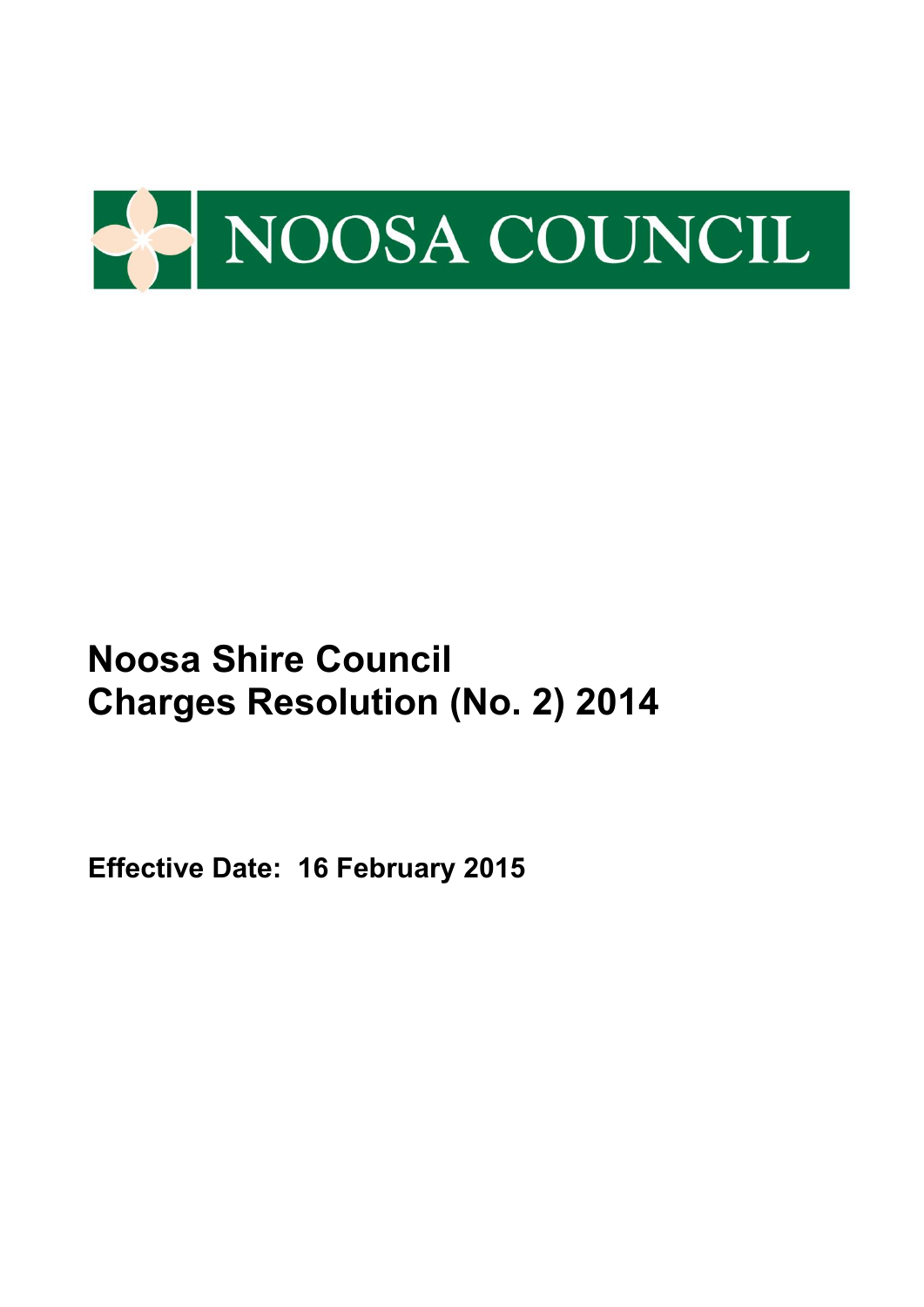## **Contents**

|        |       |                                                                                                  | Page                    |  |  |  |  |
|--------|-------|--------------------------------------------------------------------------------------------------|-------------------------|--|--|--|--|
| Part 1 |       |                                                                                                  | $\mathbf{A}$            |  |  |  |  |
| 1.     |       |                                                                                                  |                         |  |  |  |  |
|        | 1.1   | <b>Short title</b>                                                                               | 4                       |  |  |  |  |
|        | $1.2$ | <b>Sustainable Planning Act 2009</b>                                                             | 4                       |  |  |  |  |
|        | 1.3   | <b>Effect</b>                                                                                    | 4                       |  |  |  |  |
|        | 1.4   | <b>Purpose of the resolution</b>                                                                 | 4                       |  |  |  |  |
|        | 1.5   | Interpretation                                                                                   | 4                       |  |  |  |  |
| 2.     |       |                                                                                                  | $\overline{\mathbf{7}}$ |  |  |  |  |
|        | 2.1   | <b>Purpose</b>                                                                                   | $\overline{7}$          |  |  |  |  |
|        | 2.2   | Effect of the infrastructure State planning regulatory provision in the local<br>government area | $\overline{7}$          |  |  |  |  |
|        | 2.3   | Application of the resolution to the local government area                                       | 8                       |  |  |  |  |
|        | 2.4   | Application to particular development                                                            | 8                       |  |  |  |  |
|        | 2.5   | <b>Categorisation of uses to development classes</b>                                             | 8                       |  |  |  |  |
| 3.     |       |                                                                                                  | .8                      |  |  |  |  |
|        | 3.1   | <b>Purpose</b>                                                                                   | 8                       |  |  |  |  |
|        | 3.2   | Development inconsistent with assumptions about future development                               | 8                       |  |  |  |  |
| 4.     |       |                                                                                                  |                         |  |  |  |  |
|        | 4.1   | <b>Purpose</b>                                                                                   | 9                       |  |  |  |  |
|        | 4.2   | Priority infrastructure area                                                                     | 9                       |  |  |  |  |
| Part 2 |       |                                                                                                  | 10                      |  |  |  |  |
| 5.     |       |                                                                                                  | 10                      |  |  |  |  |
|        | 5.1   | <b>Purpose</b>                                                                                   | 10                      |  |  |  |  |
|        | 5.2   | <b>Schedule of works for trunk infrastructure</b>                                                | 10                      |  |  |  |  |
|        | 5.3   | Trunk infrastructure network systems and items                                                   | 10                      |  |  |  |  |
|        | 5.4   | Trunk infrastructure plans                                                                       | 10                      |  |  |  |  |
| 6.     |       |                                                                                                  | 10                      |  |  |  |  |
|        | 6.1   | <b>Purpose</b>                                                                                   | 10                      |  |  |  |  |
|        | 6.2   | Desired standards of service for trunk infrastructure                                            | 10                      |  |  |  |  |
| 7.     |       |                                                                                                  | 10                      |  |  |  |  |
|        | 7.1   | <b>Purpose</b>                                                                                   | 10                      |  |  |  |  |
|        | 7.2   | Establishment cost for a trunk infrastructure network                                            | 10                      |  |  |  |  |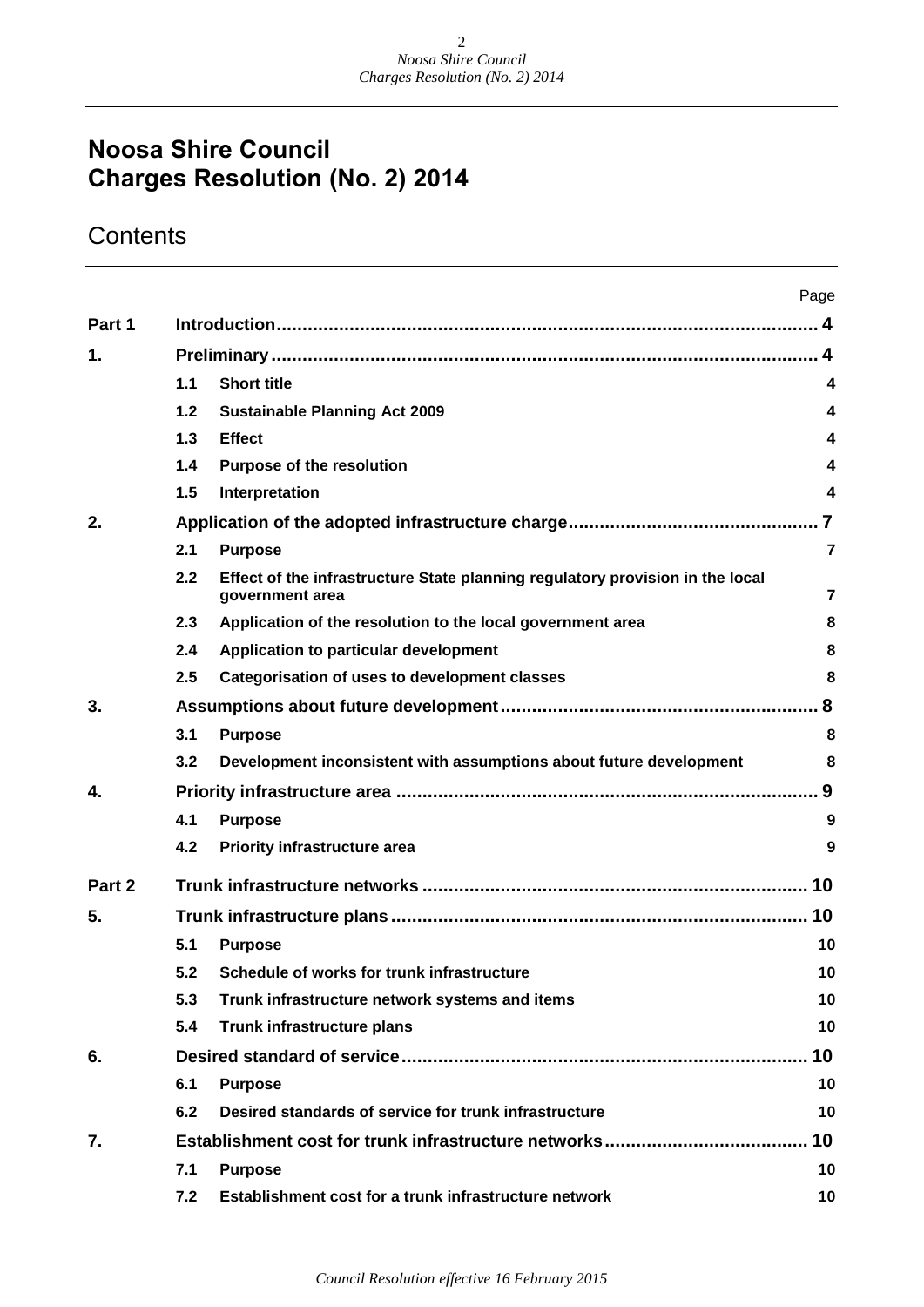| Part 3 |                   |                                                                                                                 | 11 |  |  |  |  |
|--------|-------------------|-----------------------------------------------------------------------------------------------------------------|----|--|--|--|--|
| 8.     |                   |                                                                                                                 | 11 |  |  |  |  |
|        | 8.1               | <b>Purpose</b>                                                                                                  | 11 |  |  |  |  |
|        | 8.2               | <b>Calculation of levied charge</b>                                                                             | 11 |  |  |  |  |
|        | 8.3               | Adopted charge rate                                                                                             | 12 |  |  |  |  |
|        | 8.4               | <b>Credit</b>                                                                                                   | 13 |  |  |  |  |
|        | 8.5               | Additional credit for past contribution or charge                                                               | 14 |  |  |  |  |
| 9.     |                   |                                                                                                                 | 14 |  |  |  |  |
|        | 9.1               | <b>Purpose</b>                                                                                                  | 14 |  |  |  |  |
|        | 9.2               | Subsidy for a levied charge                                                                                     | 14 |  |  |  |  |
|        | 9.3               | Time of payment of a levied charge                                                                              | 14 |  |  |  |  |
|        | 9.4               | Alternatives to paying a levied charge                                                                          | 15 |  |  |  |  |
|        | 9.5               | Automatic increase provision of levied charge                                                                   | 15 |  |  |  |  |
| 10.    |                   | Allocation of adopted infrastructure charge (breakup agreement)                                                 | 15 |  |  |  |  |
|        | 10.1              | <b>Purpose</b>                                                                                                  | 15 |  |  |  |  |
|        | 10.2 <sub>1</sub> | Allocation of adopted infrastructure charge to the Council and the distributor-<br>retailer (breakup agreement) | 15 |  |  |  |  |
|        |                   | 10.3 Allocation of levied charge to trunk infrastructure networks                                               | 17 |  |  |  |  |
|        |                   | 10.4 Schedule of Adopted Infrastructure Charges (breakup agreement)                                             | 18 |  |  |  |  |
| Part 4 |                   |                                                                                                                 | 24 |  |  |  |  |
| 11.    | 24                |                                                                                                                 |    |  |  |  |  |
|        | 11.1              | <b>Purpose</b>                                                                                                  | 24 |  |  |  |  |
|        | 11.2              | <b>Application of section</b>                                                                                   | 24 |  |  |  |  |
|        | 11.3              | Establishment cost for an infrastructure offset                                                                 | 24 |  |  |  |  |
|        |                   | 11.4 Recalculation of establishment cost for an infrastructure offset                                           | 24 |  |  |  |  |
| 12.    |                   |                                                                                                                 | 26 |  |  |  |  |
|        |                   | 12.1 Purpose                                                                                                    | 26 |  |  |  |  |
|        |                   | 12.2 Application of section                                                                                     | 27 |  |  |  |  |
|        |                   | 12.3 Payment of a refund                                                                                        | 27 |  |  |  |  |
| 13.    |                   |                                                                                                                 | 27 |  |  |  |  |
|        |                   | 13.1 Purpose                                                                                                    | 27 |  |  |  |  |
|        |                   | 13.2 Application of section                                                                                     | 27 |  |  |  |  |
|        |                   | 13.3 Conversion application process                                                                             | 28 |  |  |  |  |
|        |                   | 13.4 Notice of decision                                                                                         | 28 |  |  |  |  |
|        |                   | 13.5 Effect of conversion application decision                                                                  | 28 |  |  |  |  |
|        |                   | 13.6 Criteria for deciding a conversion application                                                             | 28 |  |  |  |  |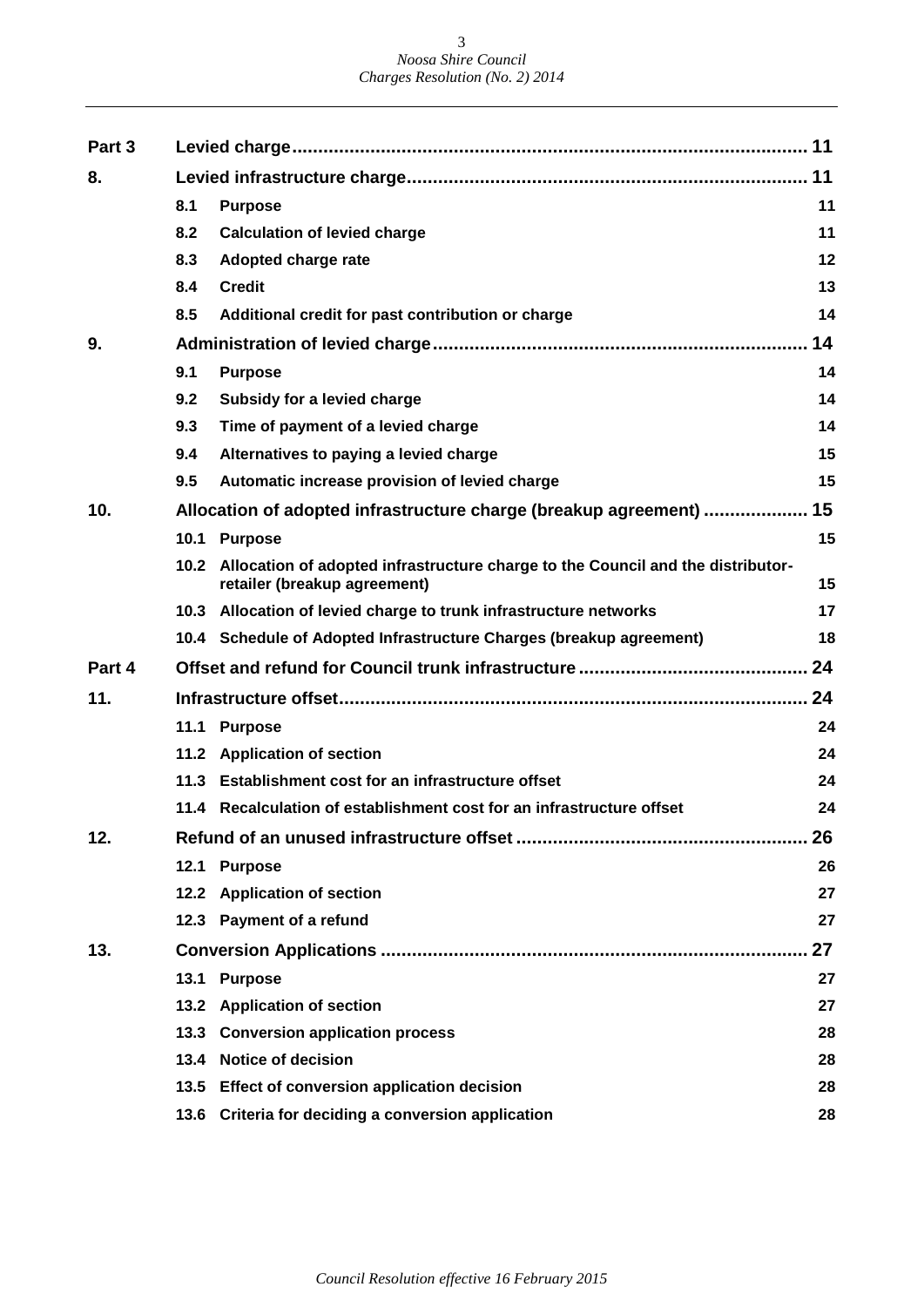## <span id="page-3-0"></span>**Part 1 Introduction**

## <span id="page-3-1"></span>**1. Preliminary**

#### <span id="page-3-2"></span>**1.1 Short title**

The charges resolution may be cited as *Noosa Shire Council Charges Resolution (No. 2) 2014*.

#### <span id="page-3-3"></span>**1.2 Sustainable Planning Act 2009**

- (1) The resolution is made pursuant to section 630 of the *Sustainable Planning Act 2009*.
- (2) The resolution is to be read in conjunction with the following:
	- (a) the State planning regulatory provision (adopted charges);
	- (b) the applicable local planning instrument.
- (3) The resolution is attached to but does not form part of the applicable local planning instrument.

#### <span id="page-3-4"></span>**1.3 Effect**

The resolution has effect from 16 February 2015

#### <span id="page-3-5"></span>**1.4 Purpose of the resolution**

The purpose of the resolution is to assist with the implementation of the applicable local planning instrument by stating the following:

- (a) an adopted infrastructure charge for determining the levied charge for funding part of the establishment cost of the following trunk infrastructure networks:
	- (i) transport network;
	- (ii) public parks and land for community facilities network;
	- (iii) stormwater network;
	- (iv) water supply network;
	- (v) sewerage network;
- (b) stating other matters relevant to the adopted infrastructure charge.

#### <span id="page-3-6"></span>**1.5 Interpretation**

(1) In this resolution: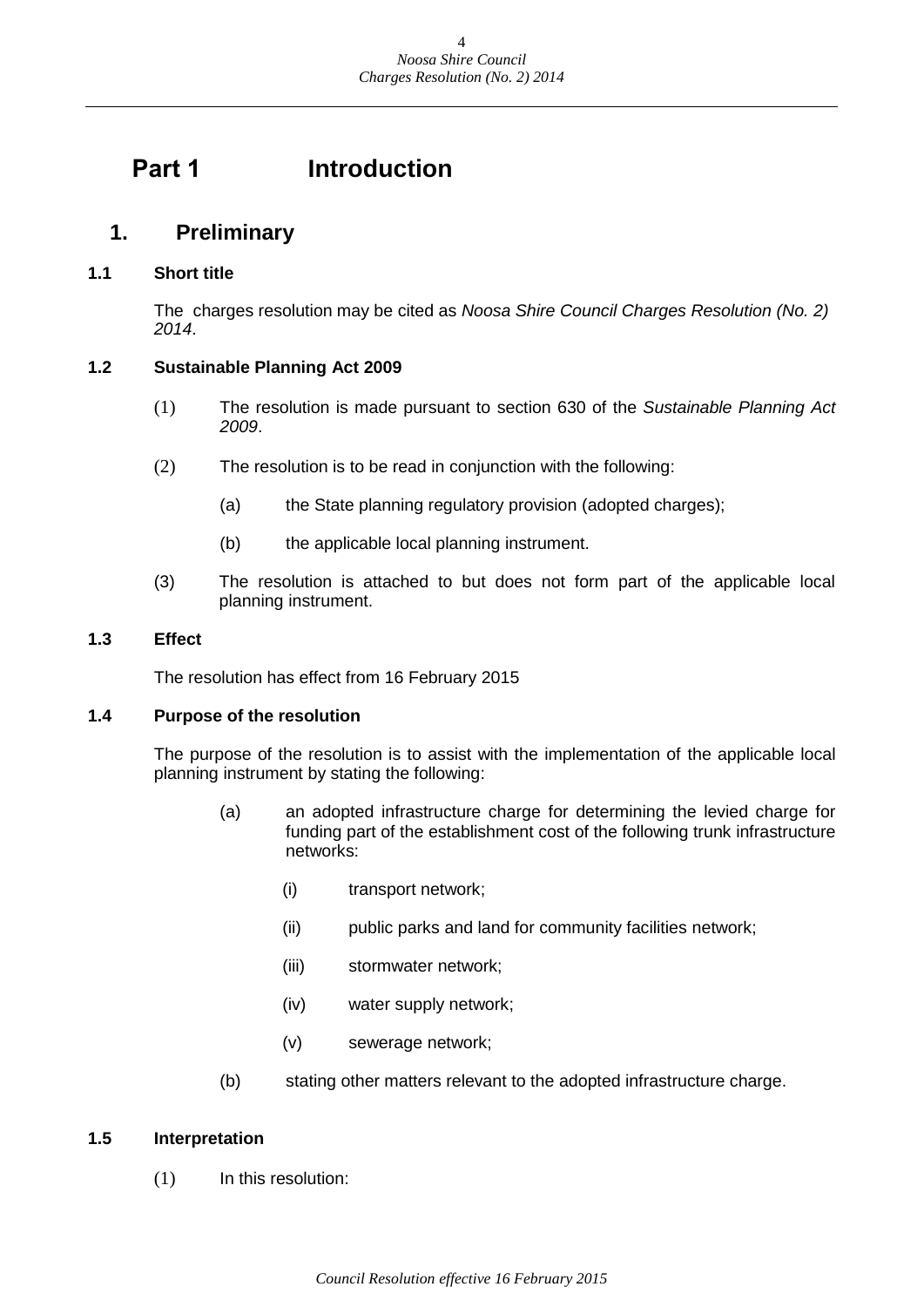*adopted charge rate* means the charge to be applied for the purpose of calculating a levied charge as stated in section 8.3 (Adopted charge rate).

*applicable local planning instrument* means *The Noosa Plan planning scheme*.

*base date* means the date being:

- (a) 1 July 2014 applying to the adopted charge rates.
- (b) The date stated in the LGIP for estimates of the establishment costs for the local government's trunk infrastructure networks;
- (c) The date stated in the Netserve Plan for estimates of the establishment costs for the distributor-retailer's trunk infrastructure networks.

*bedroom* means an area of a building or structure which:

- (a) is used, designed or intended for use for sleeping (but excludes a lounge room, dining room, living room, kitchen, water closet, bathroom, laundry, garage or plant room); or
- (b) other habitable rooms that can be used for sleeping such as a den, library, study, loft, media or home entertainment room, library, family or rumpus room or other similar space. (Non-habitable rooms will not be considered in the calculation of infrastructure charges)

*breakup agreement* means the agreement between the local government and the distributor-retailer determining the proportion of the maximum adopted charges to apply to each entity.

*charges resolution* see SPA section 630(1).

*consumer price index* means the Consumer Price Index: All Groups Index for Brisbane available from the Australian Bureau of Statistics.

*Council* means Noosa Shire Council.

*credit* means the amount to be applied for the purpose of calculating an adopted infrastructure charge which takes into account the existing usage of the trunk infrastructure networks by the premises on or in relation to which development is carried out as calculated in section 8.4 (Credit).

*distributor-retailer* means the Northern SEQ Distributor-Retailer Authority (trading as Unitywater).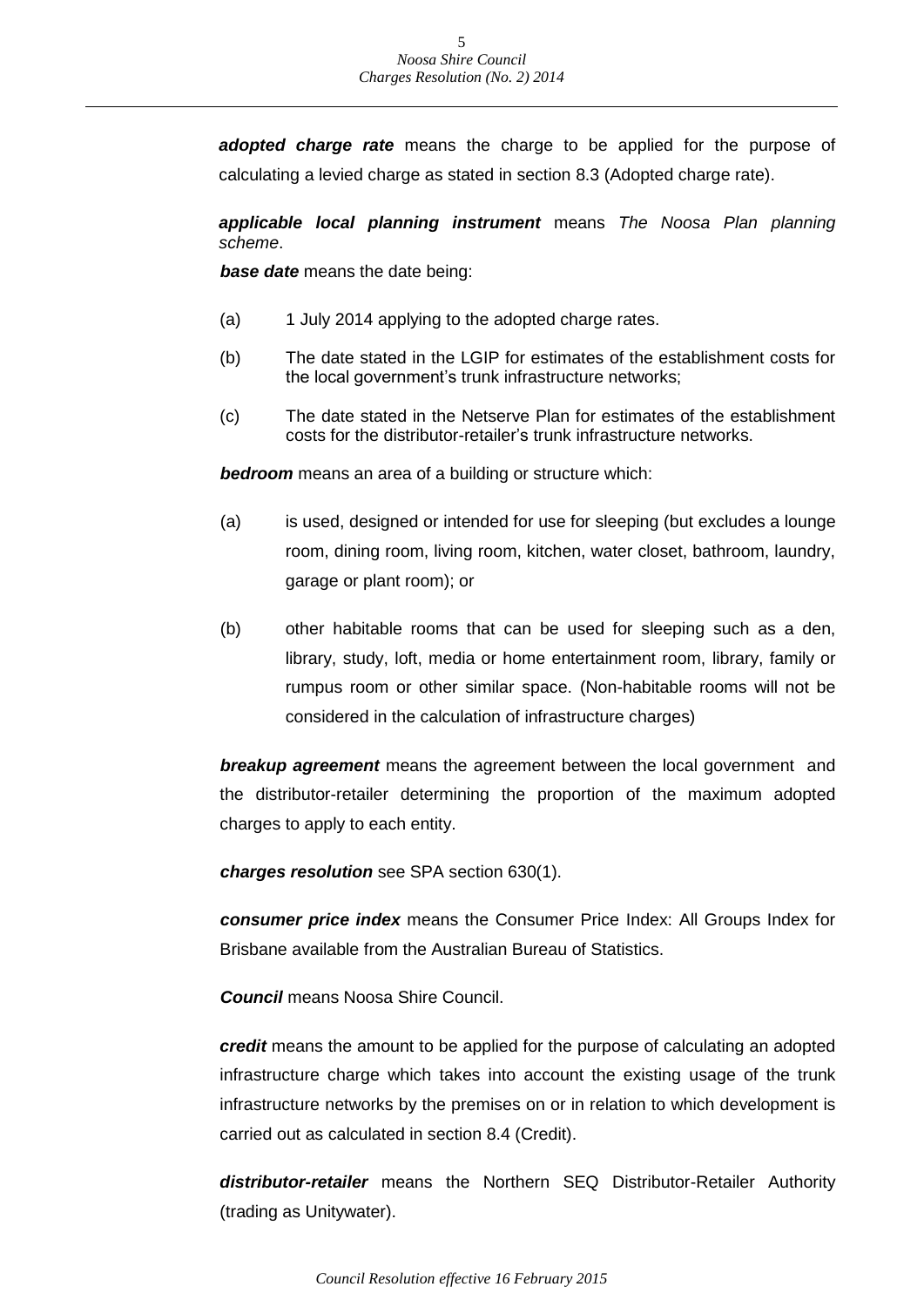*dwelling unit* means habitable rooms and other spaces used or intended for use as one self-contained residential unit, comprising at least bathroom, toilet and kitchen facilities as well as other living and sleeping space to accommodate one or more persons.

*establishment cost* see schedule 3 (Dictionary) of the *Sustainable Planning Act 2009*.

*gross floor area (GFA)* means the sum of the floor areas (inclusive of all walls, columns and balconies, whether roofed or not) of all stories of every building located on a site, excluding the areas (if any) used for building services, a ground floor public lobby, a public mall in a shopping centre, and areas associated with the parking, loading and manoeuvring of motor vehicles.

*habitable room* (as defined in The Noosa Plan) means any room of a dwelling unit or accommodation unit other than a bathroom, laundry, toilet, pantry, walk-in wardrobe, corridor, stair, lobby, photographic darkroom, clothes drying room and other space of a specialised nature occupied neither frequently nor for extended periods.

*impervious area* means the area of the premises that is impervious to rainfall. This includes all roofed, decked, paved, concreted, bitumen or other type of sealed areas.

*lawful use* see schedule 3 (Dictionary) of the *Sustainable Planning Act 2009*.

*levied charge* means a charge for trunk infrastructure for which the State planning regulatory provision applies, calculated under the resolution and in accordance with the relevant legislation.

*Netserv plan* means the distributor-retailer's plan and its service about its water and wastewater networks as required by the South-East Queensland Water (Distribution and Retail Restructuring) Act 2009.

*Local government infrastructure plan (LGIP)* means the local government infrastructure plan for the specified local government planning scheme as required by Section 627 & 982 of SPA. A PIP is taken to be a LGIP under Section 976A & 982 of SPA.

*Local planning instrument* means the: The Noosa Plan planning scheme.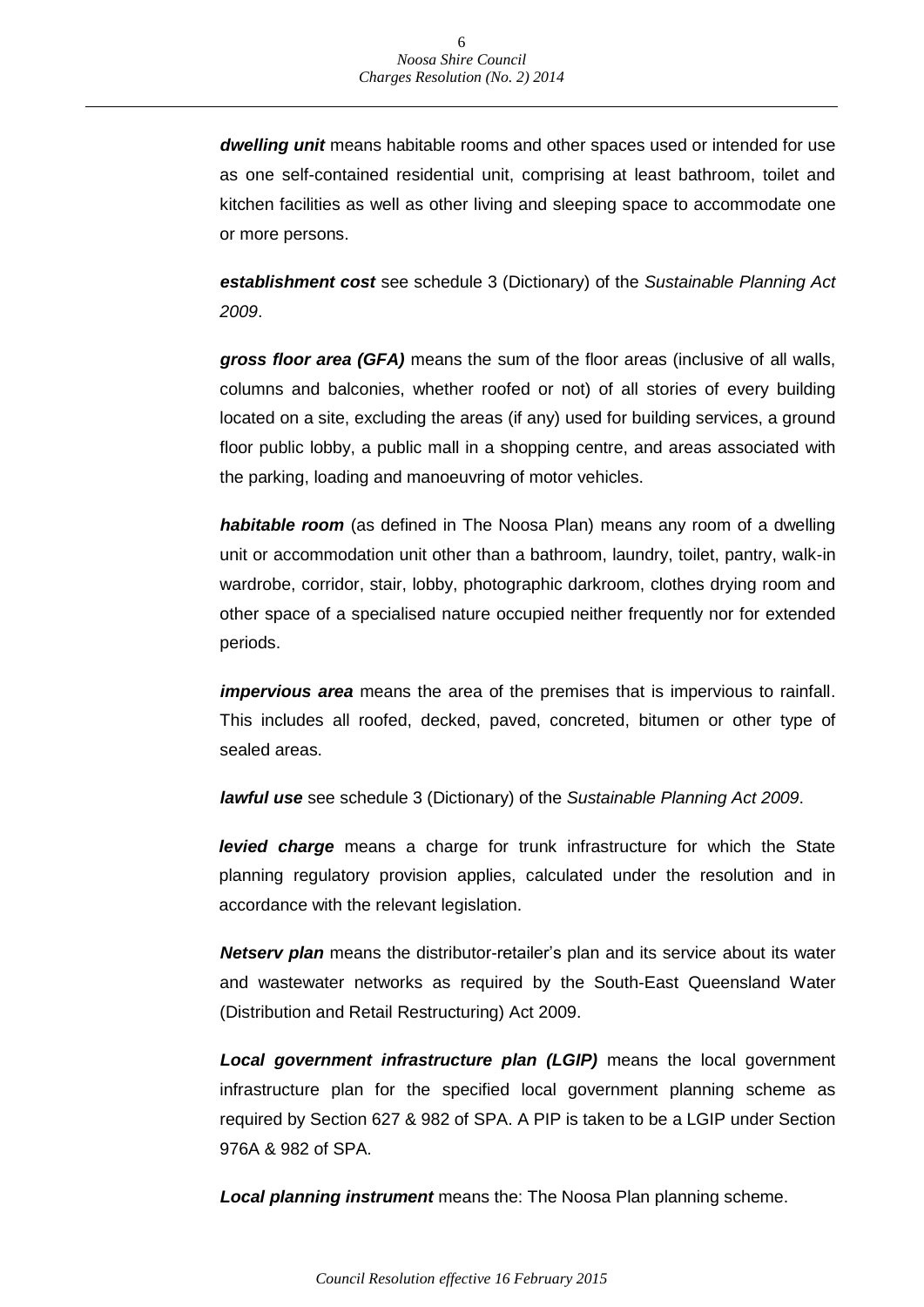*planned date* means the date scheduled for the provision of trunk infrastructure stated in the schedule of works for trunk infrastructure referenced in the LGIP.

*prescribed form* means a form prescribed by the Council.

*priority infrastructure area* see section 4.2 (Priority infrastructure area).

*priority infrastructure plan (PIP)* means the priority infrastructure plan dated 16 September 2013 and contained in Part 15 of The Noosa Plan, planning scheme as required under the former Section 627 and defined in Schedule 3 of the unamended SPA. A PIP is taken to be an LGIP under Section 976A & 982 of the amended SPA.

*SPA* means the *Sustainable Planning Act 2009*.

*State planning regulatory provision* means the *State planning regulatory provision (adopted charges) 2012* made under SPA.

- (2) A term defined in the *Sustainable Planning Act 2009* which is used in the resolution has the meaning given in the *Sustainable Planning Act 2009*.
- (3) If a term is not defined in the resolution or the *Sustainable Planning Act 2009* the term is to, subject to section 14A (Interpretation best achieving Act's purpose) of the *Acts Interpretation Act 1954*, have the meaning assigned to it by the edition of the Macquarie Dictionary that is current at the commencement date.

## <span id="page-6-0"></span>**2. Application of the adopted infrastructure charge**

#### <span id="page-6-1"></span>**2.1 Purpose**

Section 2 states the following:

- (a) that the infrastructure State planning regulatory provision has effect in the local government area;
- (b) that the resolution is intended to apply to development in the local government area;
- (c) that the resolution applies to particular development;
- (d) the categorisation of uses under an applicable local planning instrument to development classes under the infrastructure State planning regulatory provision.

#### <span id="page-6-2"></span>**2.2 Effect of the infrastructure State planning regulatory provision in the local government area**

The infrastructure State planning regulatory provision applies to all of the local government area.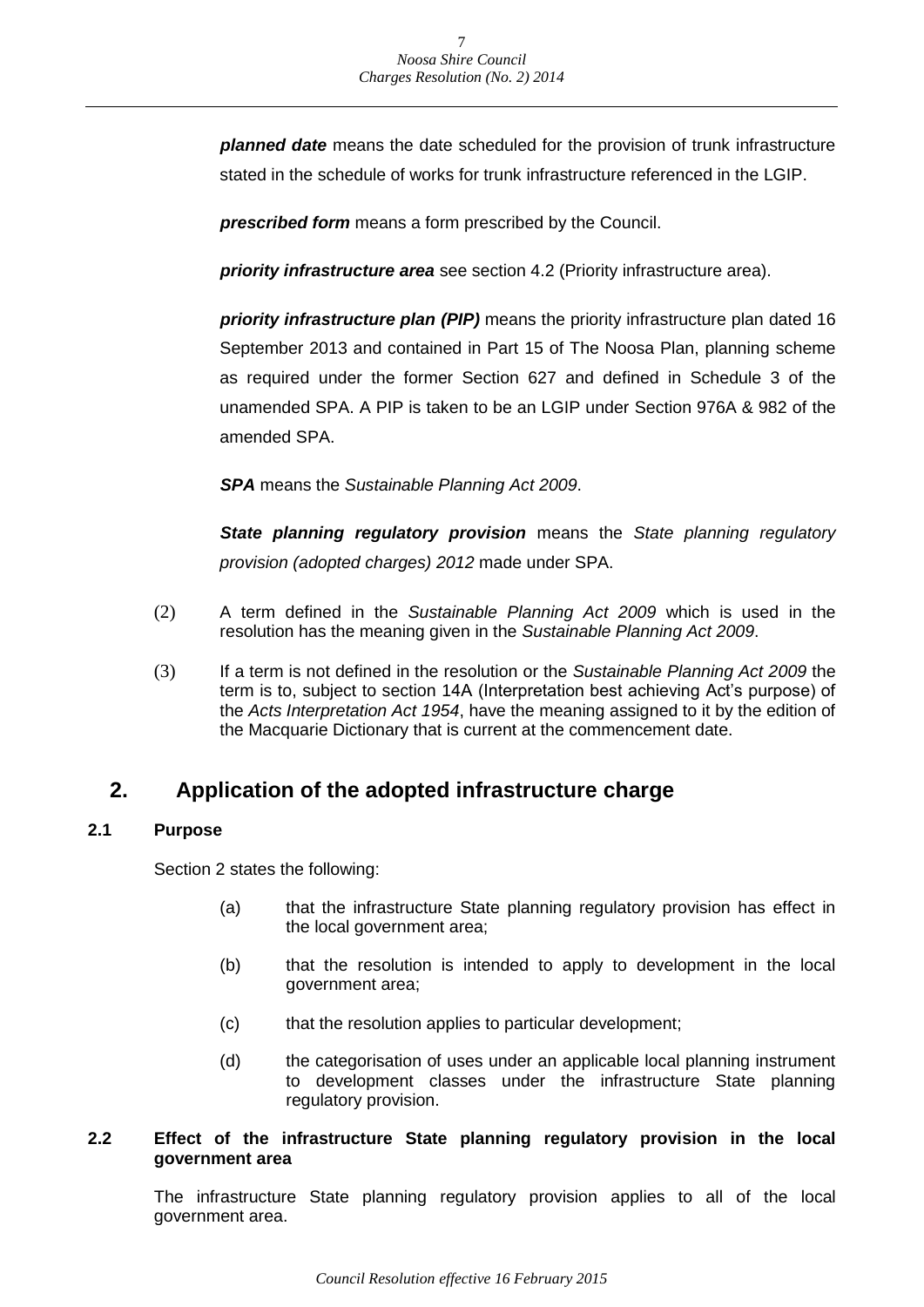#### <span id="page-7-0"></span>**2.3 Application of the resolution to the local government area**

The resolution applies to all development in the local government area.

#### <span id="page-7-1"></span>**2.4 Application to particular development**

The Council may levy an infrastructure charge on the following development:

- (a) a reconfiguring a lot;
- (b) a material change of use of premises;
- (c) the carrying out of building work.

#### <span id="page-7-2"></span>**2.5 Categorisation of uses to development classes**

- (1) A use under an applicable local planning instrument as stated in column 1 of Table 10.3 (Schedule of adopted charges) is included within the infrastructure State planning regulatory provision development class stated in column 2 of Table 10.3 (Schedule of adopted charges).
- (2) The Council and the distributor-retailer are to allocate a use not otherwise stated under subsection (1) to an applicable development class based on an assessment of use and demand.

## <span id="page-7-3"></span>**3. Assumptions about future development**

#### <span id="page-7-4"></span>**3.1 Purpose**

Section 3 states the assumptions about the type, scale, location and timing of future development for the purpose of the following:

- (a) code assessment under section 313(2)(f) (Code assessment—generally) of the *Sustainable Planning Act 2009*;
- (b) impact assessment under section 314(2)(k) (Impact assessment generally) of the *Sustainable Planning Act 2009*.

#### <span id="page-7-5"></span>**3.2 Development inconsistent with assumptions about future development**

Development is inconsistent with the assumptions about:

- (a) the type of development, if the type of development of the premises is not consistent with the type of development for the area in which the premises is located as identified in the applicable local planning instrument and the LGIP; or
- (b) the scale of the development, if the demand of the development of the premises exceeds the planned demand for the development of premises as referenced in the LGIP; or
- (c) the location of development, if the development is located outside the priority infrastructure area as referenced in section 4.2 (Priority Infrastructure Area); or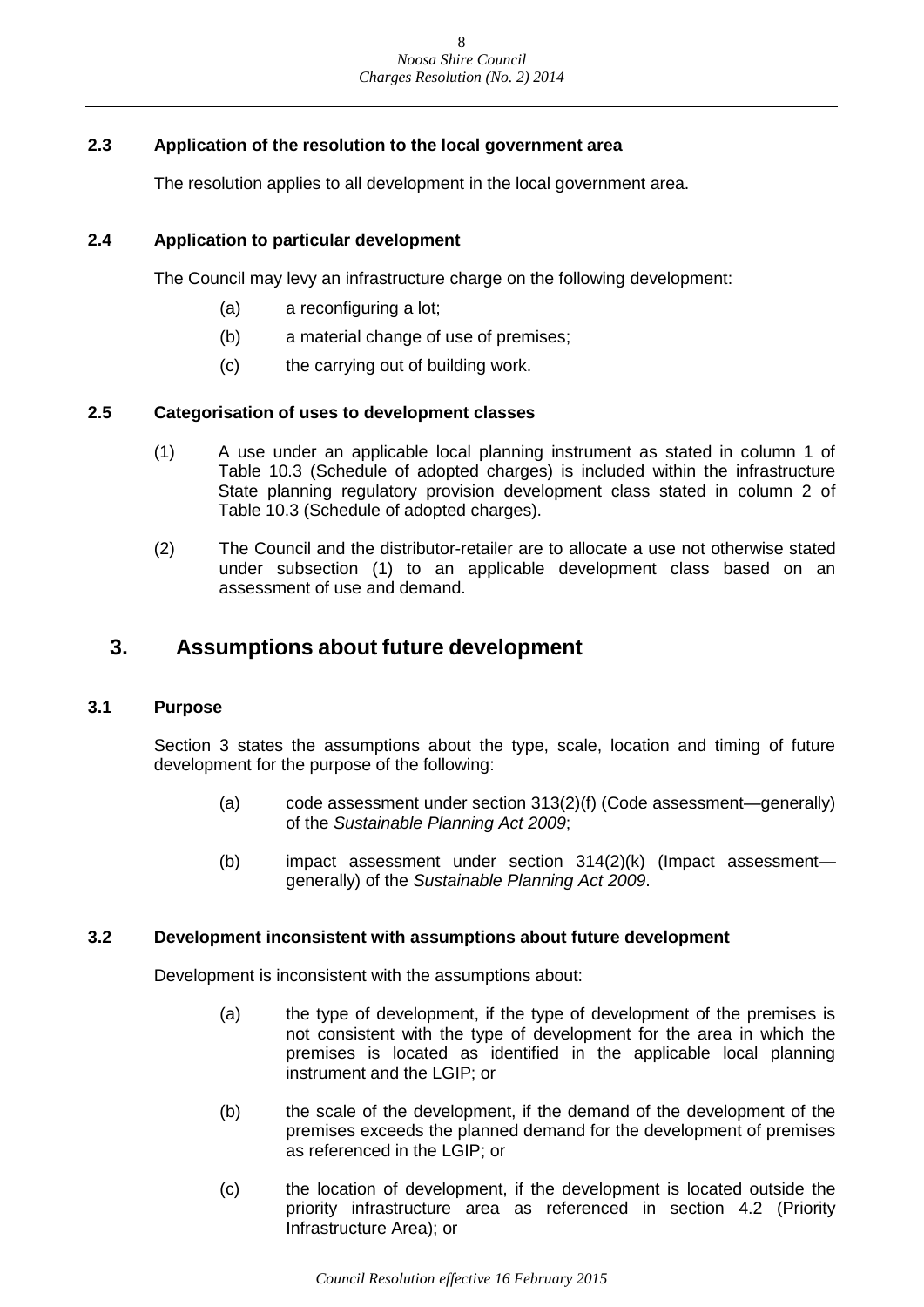(d) the timing of development, if the development results in trunk infrastructure being supplied earlier than planned for in the schedule of works for trunk infrastructure in the LGIP.

## <span id="page-8-0"></span>**4. Priority infrastructure area**

#### <span id="page-8-1"></span>**4.1 Purpose**

Section 4 states the priority infrastructure area for the Council.

#### <span id="page-8-2"></span>**4.2 Priority infrastructure area**

The priority infrastructure area is identified in the LGIP .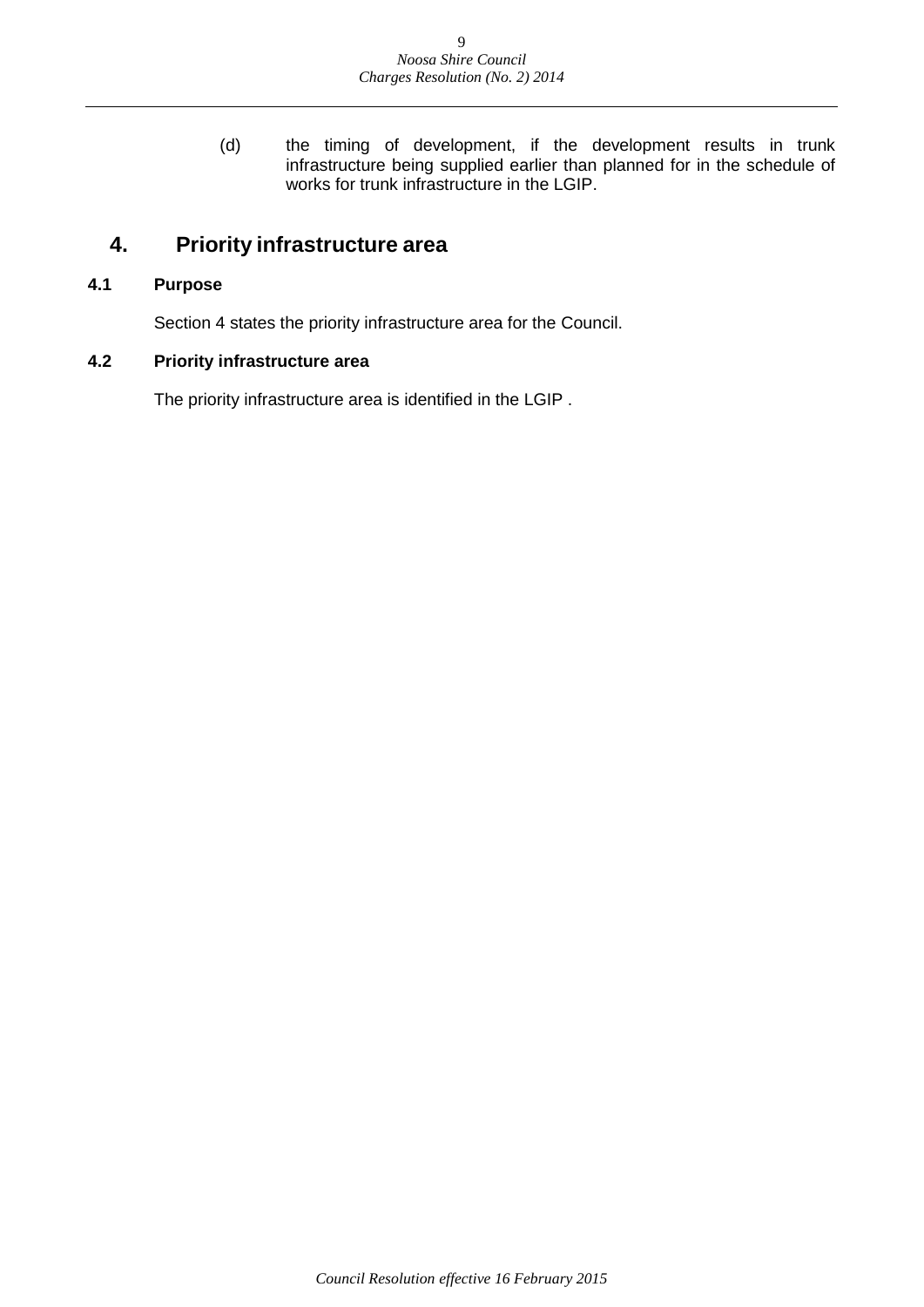## <span id="page-9-0"></span>**Part 2 Trunk infrastructure networks**

### <span id="page-9-1"></span>**5. Trunk infrastructure plans**

#### <span id="page-9-2"></span>**5.1 Purpose**

Section 5 states the trunk infrastructure networks to be funded in part by the levied infrastructure charge.

#### <span id="page-9-3"></span>**5.2 Schedule of works for trunk infrastructure**

The trunk infrastructure networks comprise the land and works for trunk infrastructure detailed in the LGIP and Netserv Plan.

#### <span id="page-9-4"></span>**5.3 Trunk infrastructure network systems and items**

The trunk infrastructure networks identified in the schedule of works for trunk infrastructure include the systems and items detailed in the LGIP and Netserv Plan.

#### <span id="page-9-5"></span>**5.4 Trunk infrastructure plans**

The trunk infrastructure networks identified in the schedule of works for trunk infrastructure are conceptually identified in the trunk infrastructure plans detailed in the LGIP and Netserv Plan.

### <span id="page-9-6"></span>**6. Desired standard of service**

#### <span id="page-9-7"></span>**6.1 Purpose**

Section 6 states the desired standard of service which is the standard guiding the delivery of a trunk infrastructure network.

#### <span id="page-9-8"></span>**6.2 Desired standards of service for trunk infrastructure**

The desired standard of service for each infrastructure network is detailed in the LGIP and Netserv Plan.

## <span id="page-9-9"></span>**7. Establishment cost for trunk infrastructure networks**

#### <span id="page-9-10"></span>**7.1 Purpose**

Section 7 states the establishment cost for an identified trunk infrastructure network.

#### <span id="page-9-11"></span>**7.2 Establishment cost for a trunk infrastructure network**

The establishment cost for the trunk infrastructure networks are detailed in the LGIP and Netserv Plan.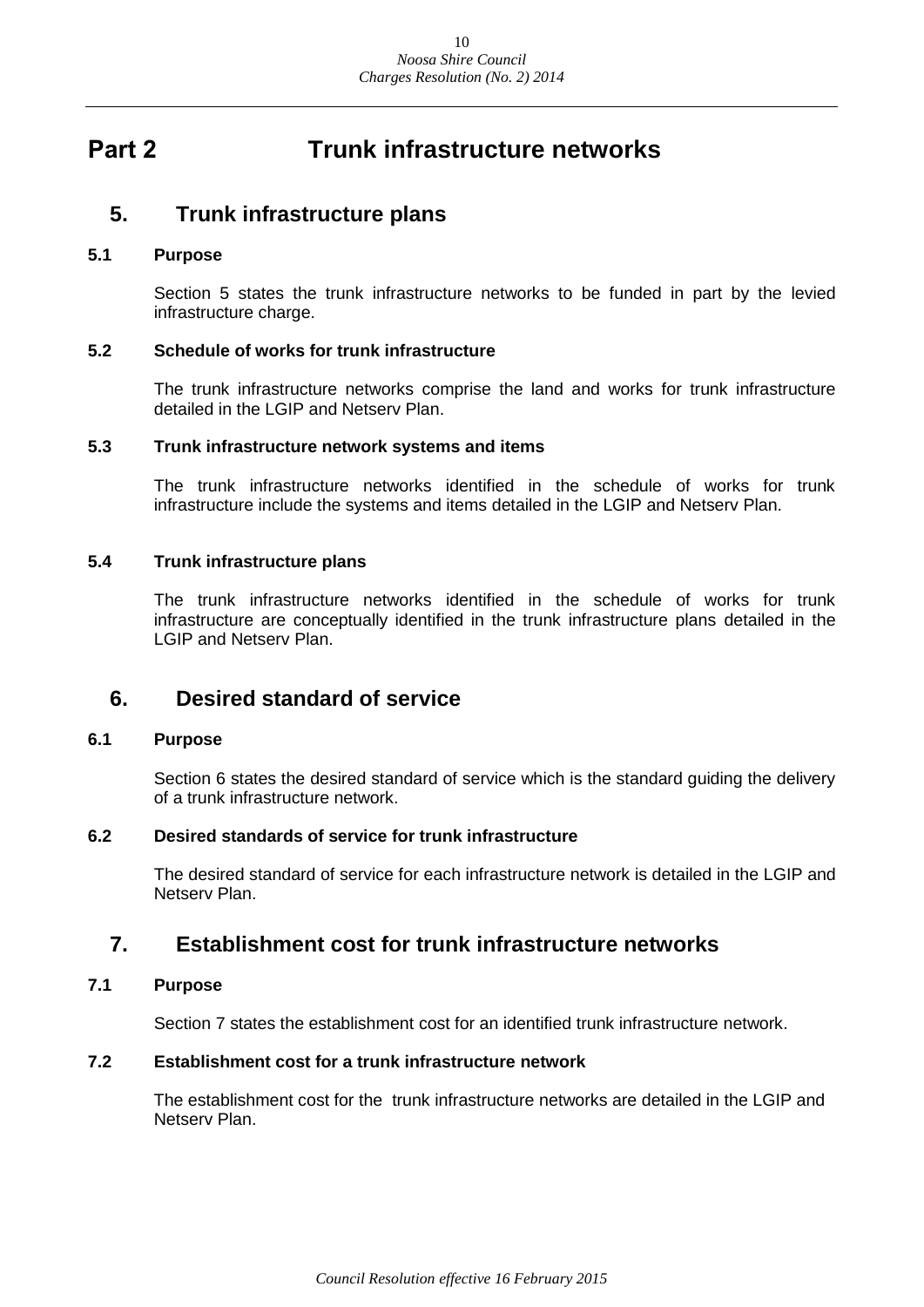## <span id="page-10-0"></span>**Part 3 Levied charge**

## <span id="page-10-1"></span>**8. Levied infrastructure charge**

#### <span id="page-10-2"></span>**8.1 Purpose**

Section 8 states the calculation of the infrastructure charge to be levied by the following:

- (a) the Council under Chapter 8 Subdivision 3 of the *Sustainable Planning Act 2009* for the transport, public parks & land for community purposes and stormwater networks in accordance with the breakup agreement;
- (b) the distributor-retailer under the South-East Queensland Water (Distribution and Retail Restructuring) Act 2009 for the sewerage and water supply networks in accordance with the breakup agreement.

#### <span id="page-10-3"></span>**8.2 Calculation of levied charge**

Infrastructure charges are calculated and levied separately by the Council and distributerretailer in accordance with the charges breakup agreement and relevant legislation.

(1) An infrastructure charge that may be levied for reconfiguring a lot is calculated as follows:

 $LC_{\text{ROL}} = (AC_{\text{ROI}} \times Q_{\text{ROI}}) - C$ 

Where:

- $LC_{\text{ROL}}$  is the infrastructure charge levied for reconfiguring a lot.
- $AC_{\text{ROL}}$  is the adopted charge rate for reconfiguring a lot stated in section 8.3 (Adopted charge rate).
- $Q_{\text{ROL}}$  is the total no of lots.
- C is the credit stated in section 8.4 (Credit).

Note:

- (a) for residential lot reconfiguration, the adopted infrastructure charge is apportioned across all networks;
- (b) for non-residential lot reconfiguration, the adopted infrastructure charge apportionment excludes the stormwater charge component. The stormwater charge will be calculated and issued on a subsequent material change of use or building work approval when the impervious area is able to be determined.
- (2) An infrastructure charge that may be levied for a material change of use or building work for residential development is calculated as follows:

 $LC_R = (Sum(AC_R \times Q_R)$  for each defined use) – C

Where: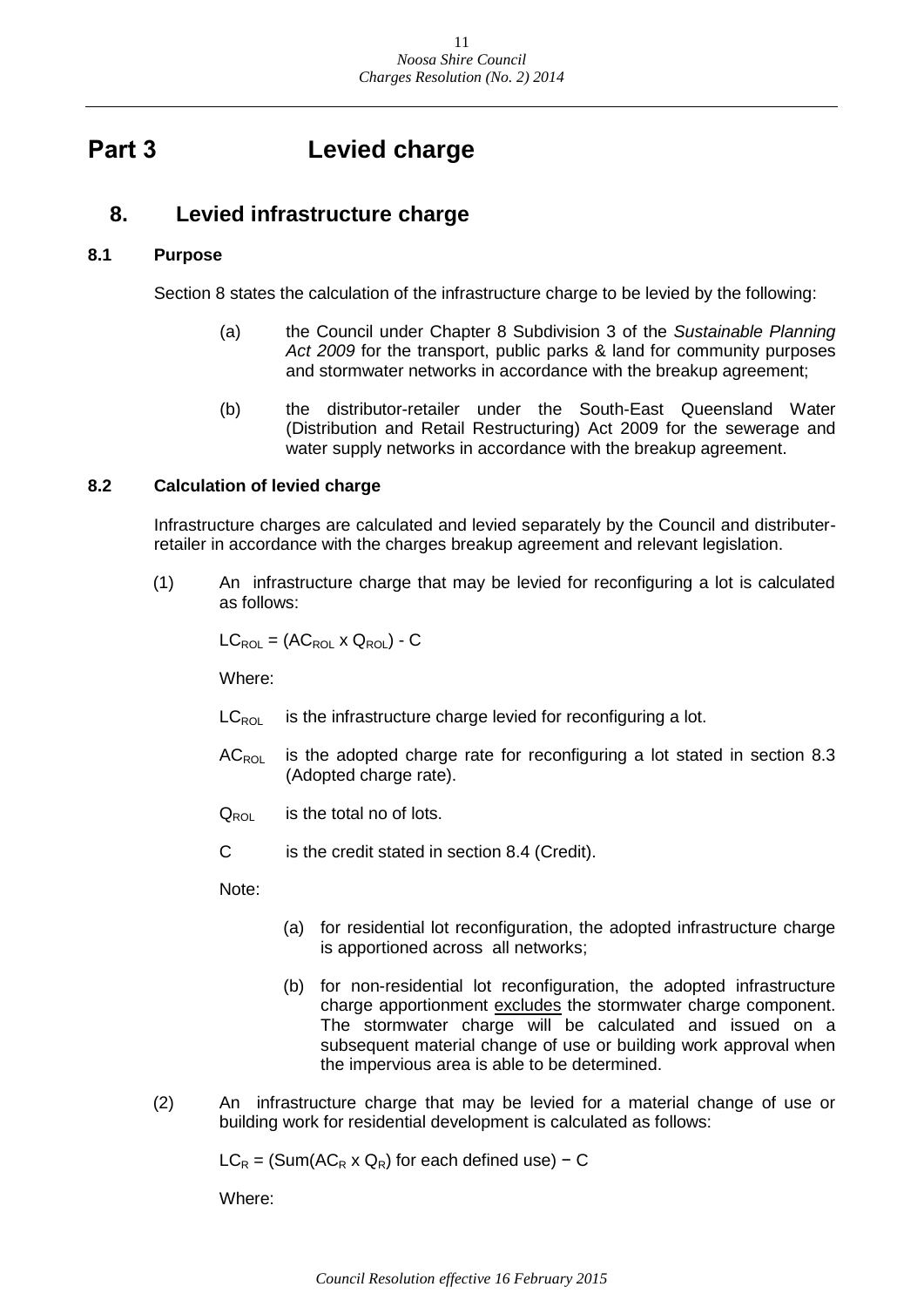- $LC_R$  is the infrastructure charge that may be levied for a material change of use or building work for residential development.
- $AC<sub>R</sub>$  is the adopted charge rate for each defined use for a material change of use or building work for residential development stated in section 8.3 (Adopted charge rate).
- $Q_R$  is the residential quantity for each defined use.
- C is the credit stated in section 8.4 (Credit).
- (3) An infrastructure charge that may be levied for a material change of use or building work for non-residential development is calculated as follows:

 $LC = LC_{NR} + LC_{SW}$ 

Where:

LC is the infrastructure charge that may be levied for the total development

 $LC_{NR}$  = (Sum of (AC<sub>4</sub> x Q<sub>4</sub>) for each defined use) – C<sub>4</sub>

 $LC_{SW} = (AC_{SW} \times Q_{SW}) - C_{SW}$ 

- $LC_{NR}$  is the infrastructure charge that may be levied for a material change of use or building work for non-residential development for the transport, public parks and land for community facilities, water supply and sewerage networks.
- $LC<sub>SW</sub>$  is the levied charge for a material change of use or building work for non-residential development for the stormwater network.
- $AC<sub>4</sub>$  is the adopted charge rate for each defined use for a material change of use or building work for non-residential development stated in section 8.3 (Adopted charge rate) for the transport, public parks and land for community facilities, water supply and sewerage networks.
- $AC_{SW}$  is the adopted charge rate for a material change of use or building work for non-residential development stated in section 8.3 (Adopted charge rate) for the stormwater network.
- $Q_4$  is the non-residential quantity for each defined use.
- $Q_{SW}$  is the impervious area of the development.
- $C_4$  is the credit stated in section 8.4 (Credit) for the transport, public parks and land for community facilities, water supply and sewerage networks.
- $C_{\text{SW}}$  is the credit stated in section 8.4 (Credit) for the stormwater network.
- (4) An infrastructure charge is only levied if the calculation in sub-sections (1), (2) and (3) results in an amount greater than \$zero (i.e. no refund applies should the calculated charge result in a negative amount).

#### <span id="page-11-0"></span>**8.3 Adopted charge rate**

The adopted charge rate for: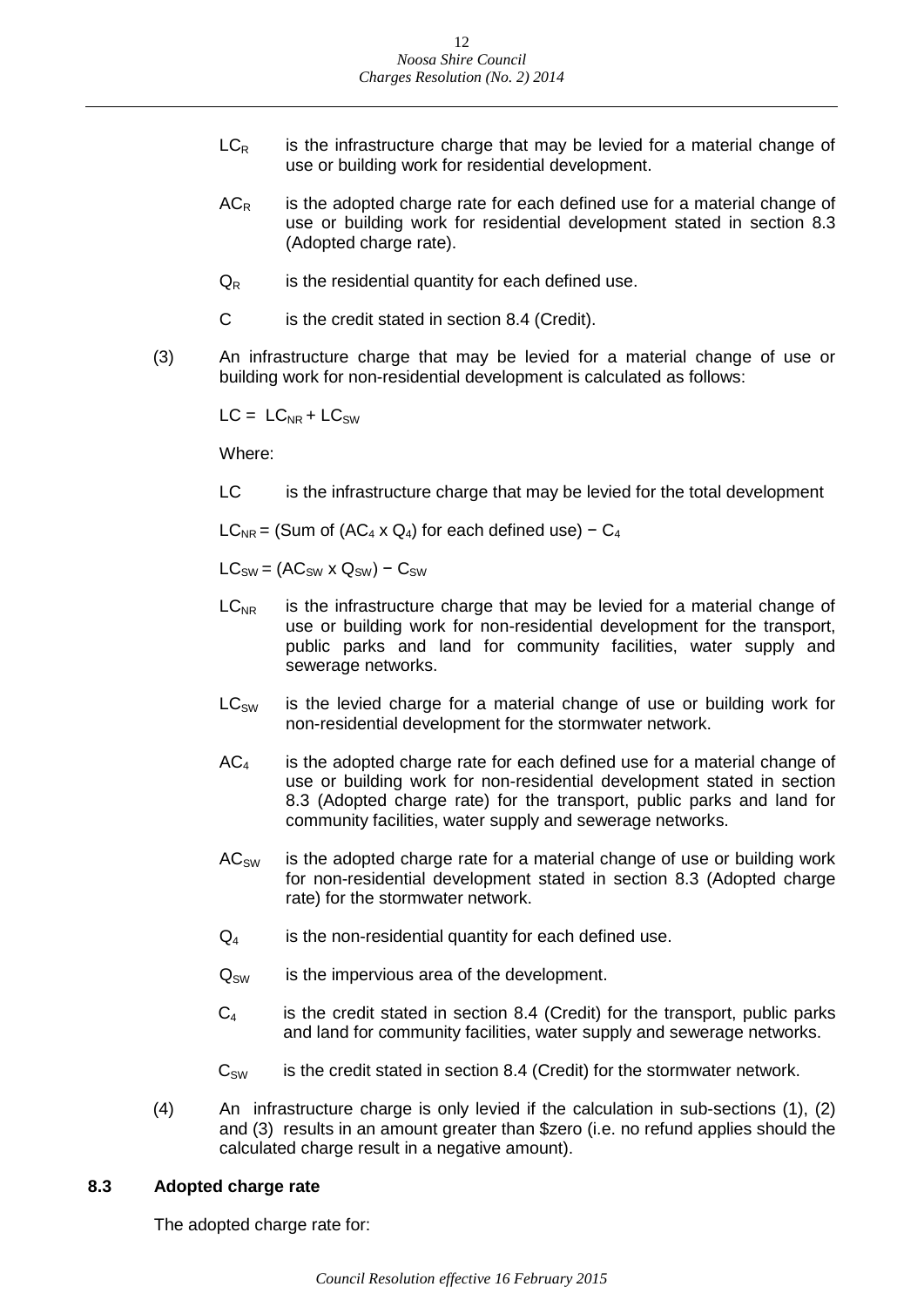- (a) reconfiguring a lot, is the amount stated for Residential (3 or more bedroom dwelling unit) in Table 10.3 (Schedule of adopted charges);
- (b) a material change of use or building work for:
	- (i) residential development, is stated in Table 10.3 (Schedule of adopted charges);
	- (ii) non-residential development other than special uses, is stated in Table 10.3 (Schedule of adopted charges), which comprises the following:
		- (A) the adopted charge rate for the transport, public parks and land for community facilities, water and sewerage networks; and
		- (B) the adopted charge rate for the stormwater network;
	- (iii) non-residential development being special uses or other development not otherwise identified in paragraphs (i) or (ii):
		- (A) the adopted charge rate for the transport, public parks and land for community facilities, water supply and sewerage networks, is the charge for the charge category that the local government determines should apply for the use at the time of assessment; and
		- (B) the adopted charge rate for the stormwater network

#### <span id="page-12-0"></span>**8.4 Credit**

The credit for the premises is an amount which is the greater of the following:

- (a) the amount of an adopted infrastructure charge previously paid for the development of the premises;
- (b) where the premises is subject to an existing lawful use or previous lawful use no longer taking place for:
	- (i) residential development, the amount stated for an adopted charge in Table 10.3 (Schedule of adopted charges) for the lawful use;
	- (ii) non-residential development other than special uses, the amount stated for an adopted charge in Table 10.3 (Schedule of adopted charges) for the lawful use;
	- (iii) non-residential development being special uses or other development not otherwise identified in paragraphs (i) or (ii), the amount for the charge category that the local government determines should apply for the use;

The onus remains with the applicant to provide full details and evidence as to the extent and lawfulness of any claim for a credit for a previous use no longer taking place.

(c) where the premises is not subject to an existing or previous lawful use: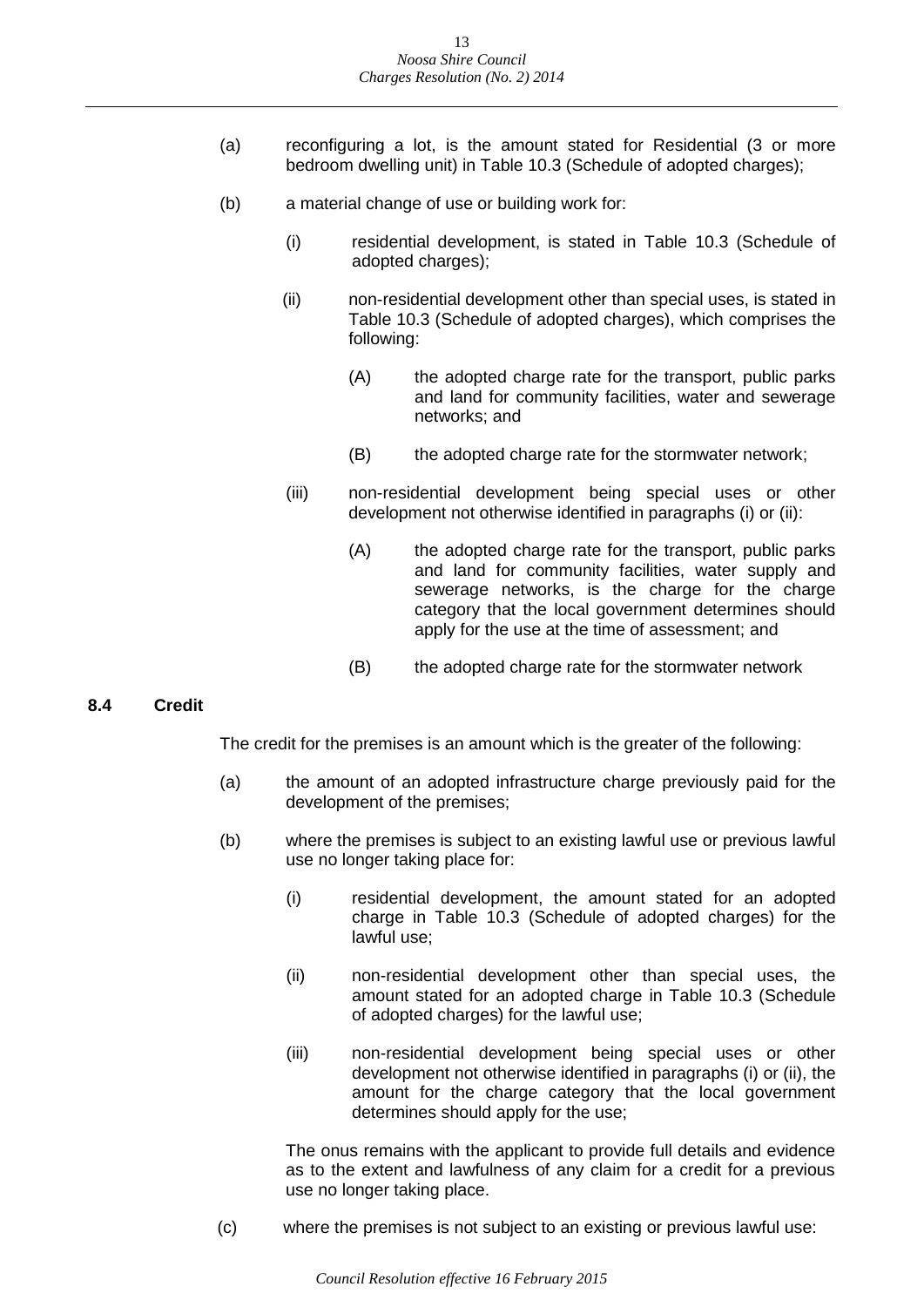- (i) for residential development, the amount applicable for a residential lot stated for Residential (3 or more bedroom dwelling unit) in Table 10.3 (Schedule of adopted charges) applicable to a single residential lot provided the lot is capable of having a dwelling house built on the lot in compliance the planning scheme requirements;
- (ii) for non-residential development, no credit applies;

#### <span id="page-13-0"></span>**8.5 Additional credit for past contribution or charge**

For a past contribution and or charge that has been paid for a particular network under a previous charging regime that exceeds the network component of the credit applied under section 8.4 (Credit) an "additional credit" against the adopted charge for the particular network will be recognised. The amount of the credit will be determined by converting the previous payment to an equivalent adopted charge as determined by Council and only relates to the amount over and above the standard credit applied under section 8.4 (credit).

The amount of the credit will not be more than the adopted charge amount apportioned for that network. The onus remains with the applicant to provide full details and evidence of any payments of contributions and or charges under a previous charging regime.

## <span id="page-13-1"></span>**9. Administration of levied charge**

#### <span id="page-13-2"></span>**9.1 Purpose**

Section 9 states how an infrastructure charge levied by the Council is to be administered.

#### <span id="page-13-3"></span>**9.2 Subsidy for a levied charge**

The Council's policy statement in respect of a subsidy for a levied infrastructure charge is stated in *Council Policy Document - Infrastructure Charges Rebates for Community Organisations* in effect at the time of levying the infrastructure charge.

#### <span id="page-13-4"></span>**9.3 Time of payment of a levied charge**

A levied infrastructure charge is payable in accordance with the Sustainable Planning Act 2009 at the following time:

- (a) if the charge applies to reconfiguring a lot that is assessable development or development requiring compliance assessment―before the Council approves the plan of subdivision for the reconfiguration;
- (b) if the charge applies to building work that is assessable development or development requiring compliance assessment― before the certificate of classification or final inspection certificate for the building work is given.
- (c) if the charge applies to a material change of use―before the change of use happens;
- (d) if paragraphs (a), (b) and (c) do not apply―on the day stated in the infrastructure charges notice or negotiated infrastructure charges notice.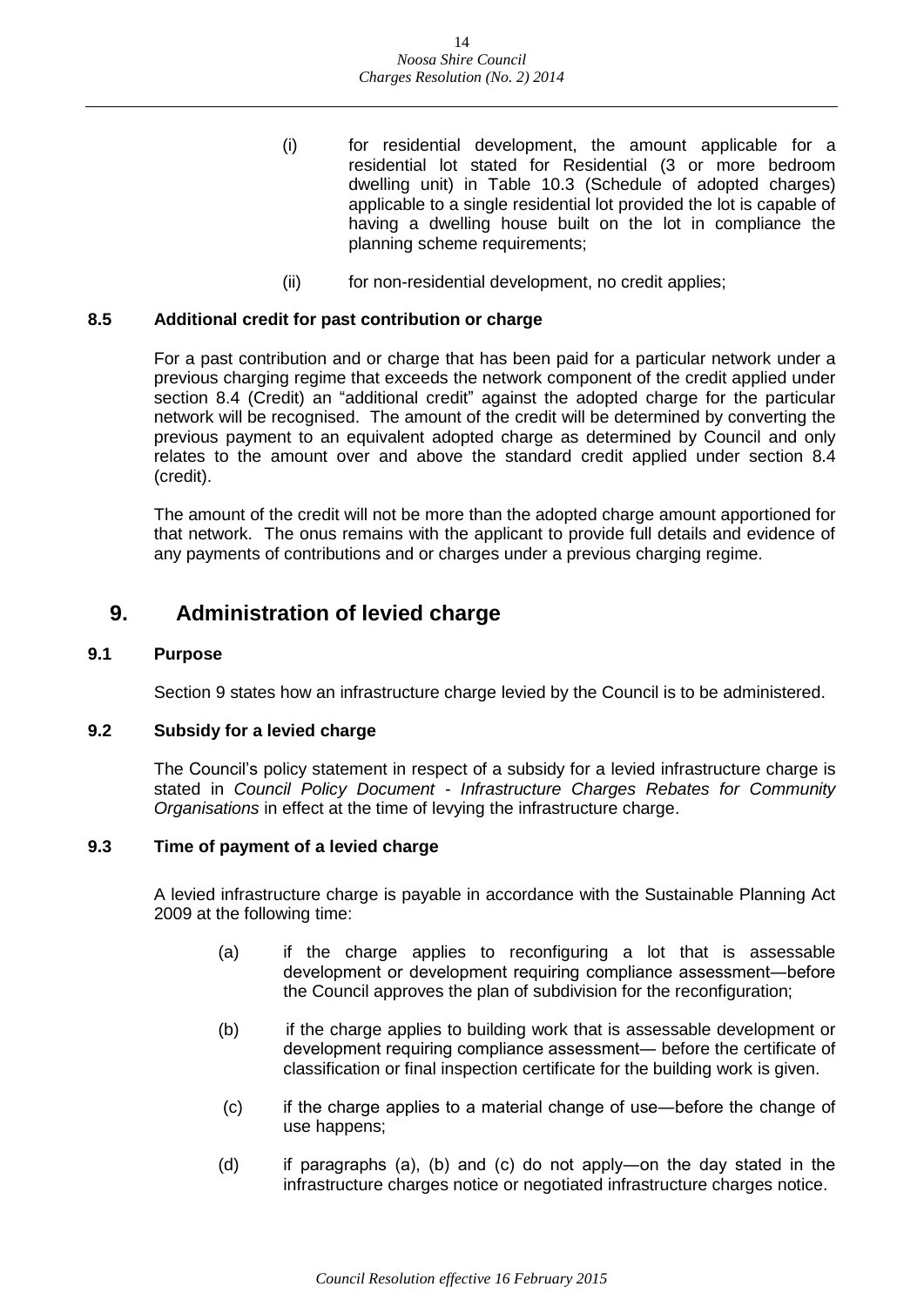#### <span id="page-14-0"></span>**9.4 Alternatives to paying a levied charge**

The Council may give consideration to entering into an infrastructure agreement involving an alternative to the way a payment is to be made or an infrastructure contribution provided in a form other than paying an infrastructure charge.

#### <span id="page-14-1"></span>**9.5 Automatic increase provision of levied charge**

The levied infrastructure charge is subject to an automatic increase provision (indexation) as permitted under the legislation. The automatic increase provision is applied as follows:

- (1) The infrastructure charge is first calculated using the adopted charge rates in section 10 at the base date of 1 July 2014 (applying the Consumer Price Index at March 2014) and indexed to the date of issue of the infrastructure charge notice;
- (2) The issued infrastructure charge is subject to further indexation from the date of issue until the date of payment.
- (3) Indexation is applied using variations in the Consumer Price Index at the times applicable limited to the "maximum amount" possible to be issued under the State Planning Regulatory Provision (adopted charges) as amended by the Minister and in accordance with the legislation at the time of issue and payment.

## <span id="page-14-2"></span>**10. Allocation of adopted infrastructure charge (breakup agreement)**

#### <span id="page-14-3"></span>**10.1 Purpose**

Section 10 states how the adopted infrastructure charge of the Council and the distributorretailer is to be allocated in accordance with the breakup agreement.

#### <span id="page-14-4"></span>**10.2 Allocation of adopted infrastructure charge to the Council and the distributorretailer (breakup agreement)**

- (1) The proportion of an adopted infrastructure charge to be allocated to the Council and the distributor-retailer is stated in Table 10.1 (Allocation of adopted infrastructure charge (breakup agreement) to the Council and the distributorretailer). For non-residential development, this proportion of the adopted charge excludes the stormwater network which is calculated separately and allocated 100% to Council.
- (2) The levied charge is calculated and issued separately by the Council and distributor-retailer as applying to their respective infrastructure networks in accordance with the breakup agreement.
- (3) Where development is not connected to the water and sewerage networks, the levied charge issued by distributor-retailer is reduced as determined by the distributor-retailer.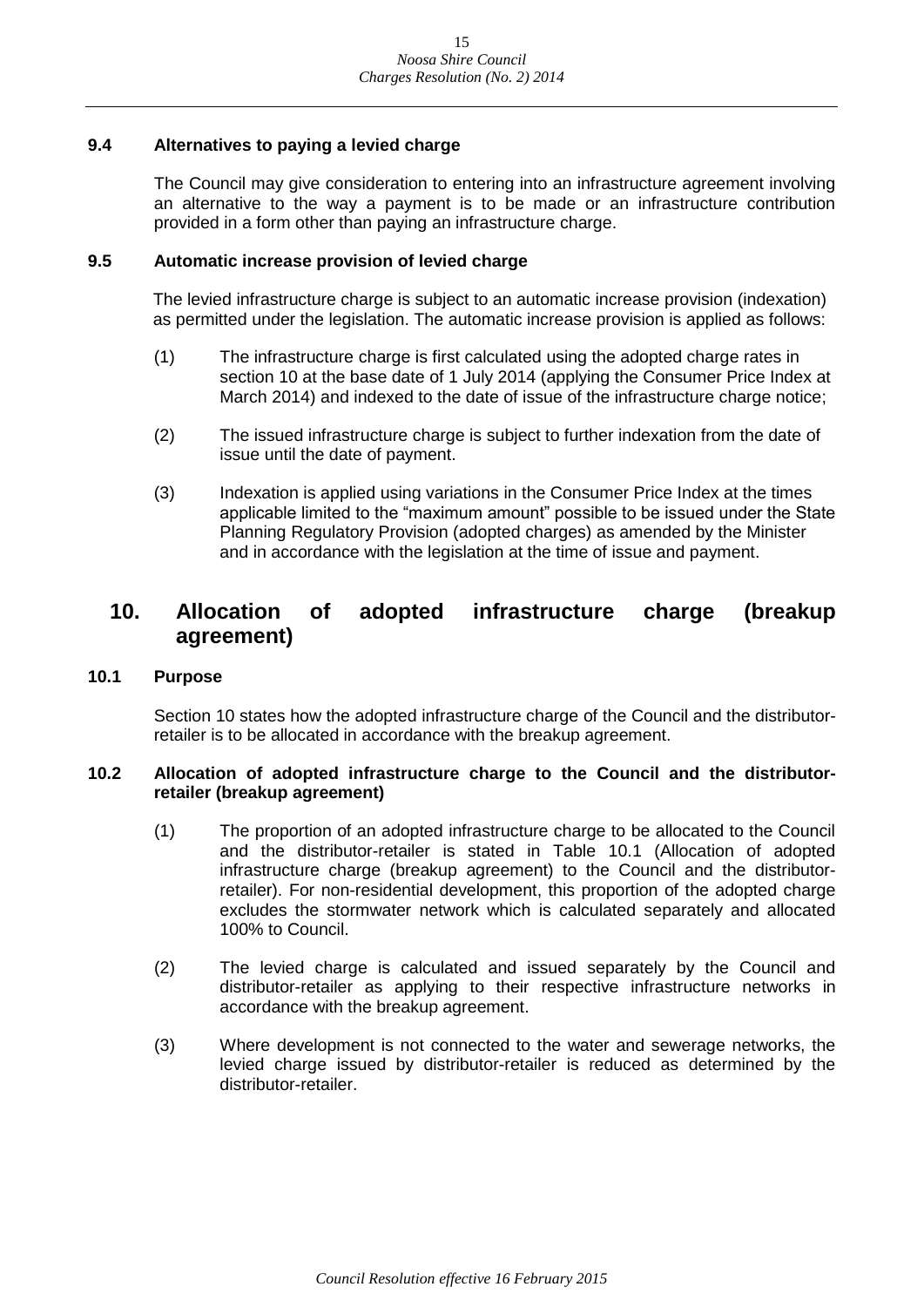#### **Table 10.1 Apportionment of adopted infrastructure charge (breakup agreement) to the Council and the Distributor-Retailer (Unitywater)**

| Column 1                                   | Column 2                    |                             | Column 3                                                                                                     |                                                        |                                                 |                                | Column 4                                                                                                   |
|--------------------------------------------|-----------------------------|-----------------------------|--------------------------------------------------------------------------------------------------------------|--------------------------------------------------------|-------------------------------------------------|--------------------------------|------------------------------------------------------------------------------------------------------------|
| Applicable<br>local planning<br>instrument | <b>Planning</b><br>areas    |                             | *Apportionment of adopted infrastructure charge for Non-Residential Development                              | Apportionment of adopted infrastructure<br>charge for: |                                                 |                                |                                                                                                            |
|                                            |                             |                             | <b>Retail, Commercial and Entertainment Uses</b><br>(Retail, Office, Bulk Goods, Showroom,<br>Entertainment) |                                                        | <b>Industry Uses</b>                            |                                | <b>Residential development; and</b><br>*Non-Residential development not<br>otherwise specified in Column 3 |
|                                            |                             | Noosa Shire Council<br>(% ) | Distributor-Retailer<br>(Unitywater)<br>$(\%)$                                                               | Noosa Shire Council<br>$(\%)$                          | Distributor-Retailer<br>(Unitywater)<br>$(\% )$ | Noosa Shire Council<br>$(\% )$ | Distributor-Retailer<br>(Unitywater)<br>$(\% )$                                                            |
| The Noosa Plan                             | All Areas in<br>Noosa Shire | 85                          | 15                                                                                                           | 64                                                     | 36                                              | 60                             | 40                                                                                                         |

#### **Note:**

**\*** For **Non-Residential** development, the adopted infrastructure charge apportionment excludes stormwater which is calculated and allocated separately 100% to Council.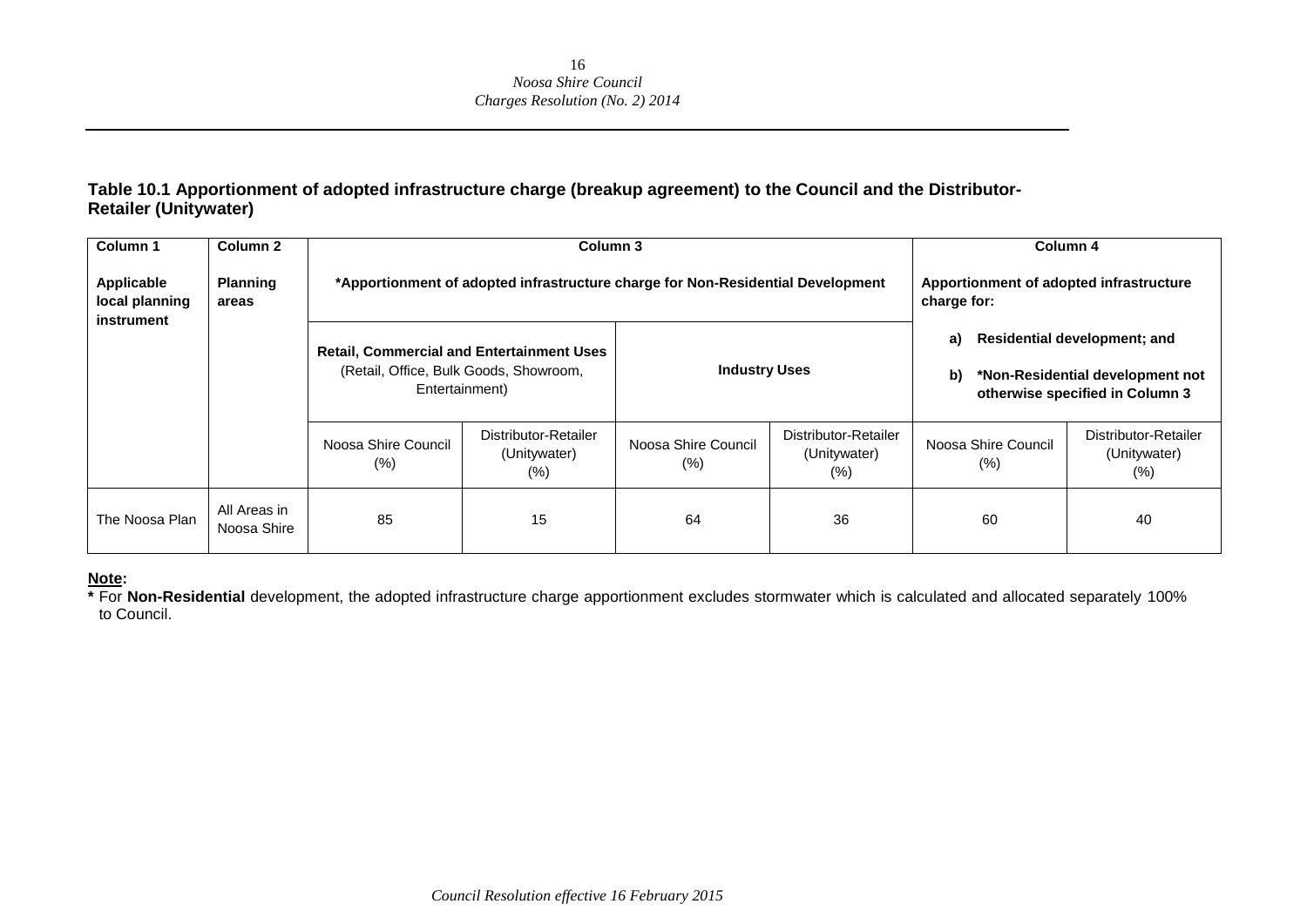#### <span id="page-16-0"></span>**10.3 Allocation of levied charge to trunk infrastructure networks**

The proportion of an adopted infrastructure charge to be allocated to a trunk infrastructure network in accordance with the breakup agreement for:

- (a) distributor-retailer trunk infrastructure, is stated in column 3 in Table 10.2 (Allocation of adopted infrastructure charge to trunk infrastructure networks);
- (b) Council trunk infrastructure, is stated in column 4 in Table 10.2 (Allocation of adopted infrastructure charge to trunk infrastructure networks). Sport and recreation uses are exempt from "Public parks and land for community facilities" proportion of the adopted charge.

#### **Table 10.2 Allocation of levied charge to trunk infrastructure networks**

| Column 1<br>Infrastructure charge                            | Column <sub>2</sub><br><b>Trunk</b><br>infrastructure<br>networks to<br>which an<br>infrastructure<br>charge applies |                        | Column <sub>3</sub><br><b>Allocation of Distributor-</b><br><b>Retailer (Unitywater)</b><br>infrastructure charge to<br>trunk infrastructure<br>networks | Column 4<br><b>Allocation of Council infrastructure</b><br>charge to trunk infrastructure networks |                                                                       |                          |
|--------------------------------------------------------------|----------------------------------------------------------------------------------------------------------------------|------------------------|----------------------------------------------------------------------------------------------------------------------------------------------------------|----------------------------------------------------------------------------------------------------|-----------------------------------------------------------------------|--------------------------|
|                                                              |                                                                                                                      | Water<br>supply<br>(%) | Sewerage<br>(%)                                                                                                                                          | <b>Transport</b><br>(%)                                                                            | <b>Public parks</b><br>and land for<br>community<br>facilities<br>(%) | <b>Stormwater</b><br>(%) |
| Infrastructure charge for<br>Residential development:        | <b>All Networks</b>                                                                                                  | 40                     | 60                                                                                                                                                       | 40                                                                                                 | 50                                                                    | 10                       |
| (a) reconfiguring a lot; or<br>(b) a material change of use; | No Sewerage                                                                                                          | 40                     | Nil                                                                                                                                                      | 40                                                                                                 | 50                                                                    | 10                       |
| or<br>(c) building work                                      | No Water Supply<br>& No Sewerage                                                                                     | Nil                    | Nil                                                                                                                                                      | 40                                                                                                 | 50                                                                    | 10                       |
| Infrastructure charge for                                    | <b>All Networks</b>                                                                                                  | 40                     | 60                                                                                                                                                       | 85                                                                                                 | 15                                                                    | $*N/A$                   |
| <b>Non-Residential</b><br>development :                      | No Sewerage                                                                                                          | 40                     | Nil                                                                                                                                                      | 85                                                                                                 | 15                                                                    | $*N/A$                   |
| (a) reconfiguring a lot                                      | No Water Supply<br>& No Sewerage                                                                                     | Nil                    | Nil                                                                                                                                                      | 85                                                                                                 | 15                                                                    | *N/A                     |
| Infrastructure charge for<br><b>Non-Residential</b>          | <b>All Networks</b>                                                                                                  | 40                     | 60                                                                                                                                                       | 85                                                                                                 | 15                                                                    | Calculated               |
| development for:<br>(b) a material change of use;            | No Sewerage                                                                                                          | 40                     | Nil                                                                                                                                                      | 85                                                                                                 | 15                                                                    | Separately<br>100% to    |
| or<br>(c) building work                                      | No Water Supply<br>& No Sewerage                                                                                     | Nil                    | Nil                                                                                                                                                      | 85                                                                                                 | 15                                                                    | Council                  |

#### **Note:**

\* The **Non-Residential** Stormwater charge is normally unable to be calculated on a reconfiguration of a lot approval. This charge will therefore be calculated and applied on subsequent development permits for material change of use or building work when the impervious area is able to be determined.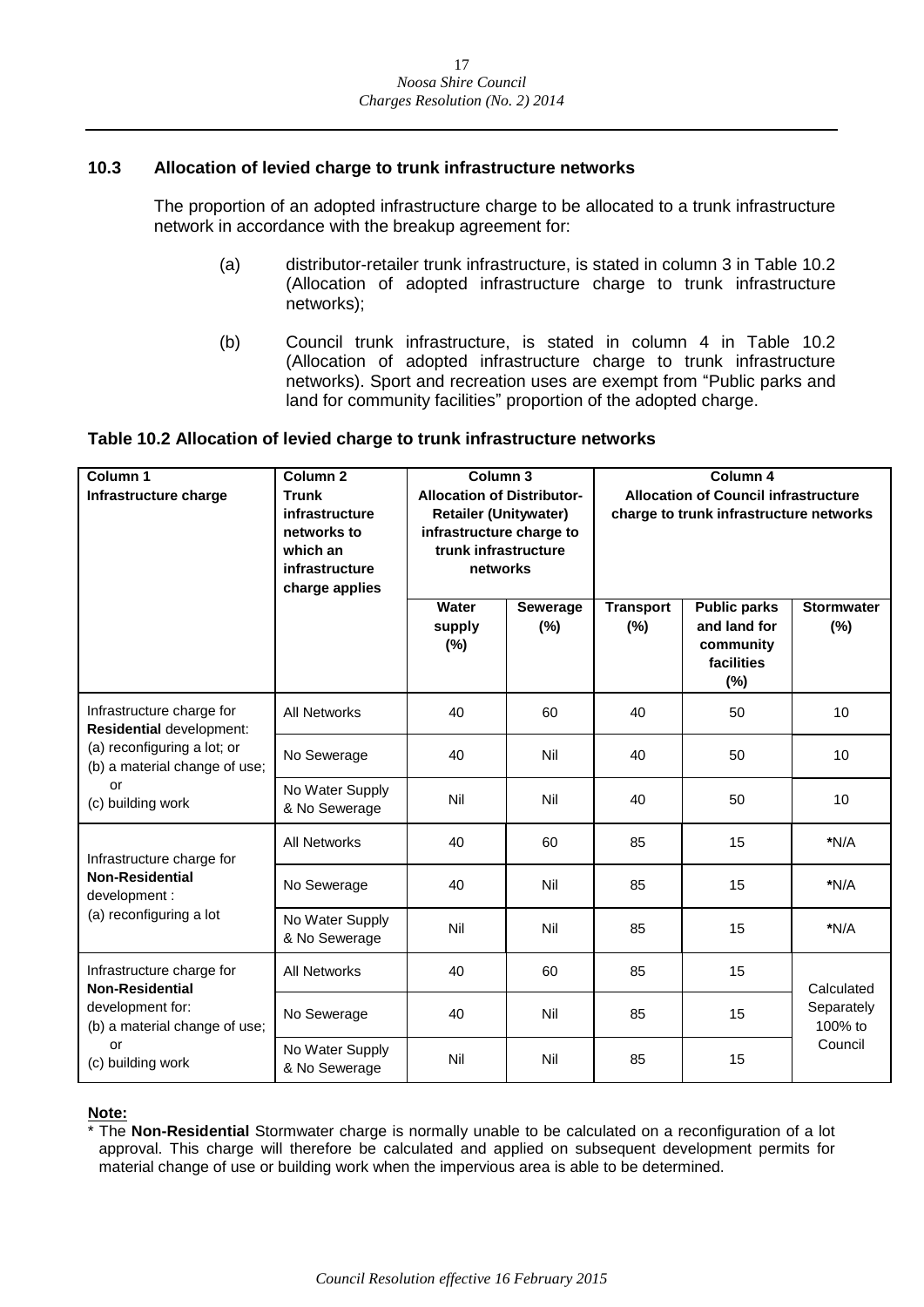#### **10.4 Schedule of Adopted Infrastructure Charges (breakup agreement)**

Table 10.3 (Schedule of adopted charges) states the development class for a use under The Noosa Plan, planning scheme and the adopted charge at the base date of 1 July 2014 applying to:

- (i) Distributor-Retailer (Unitywater) networks in accordance with the "charges breakup" agreement for Water Supply and Sewerage;
- (ii) Council networks in accordance with the "charges breakup" agreement for: Transport, Public parks and land for community facilities, and Stormwater (Residential);
- (iii) Council network: Stormwater (Non-Residential).

#### **Table 10.3 Schedule of adopted charges**

<span id="page-17-0"></span>

| Column 1<br>Use under The Noosa Plan |                                                                                            | Column <sub>2</sub><br>Development<br>class | Column 3<br>Unit of<br>measure        | Column 4<br><b>SPSP Maximum</b><br><b>Adopted Charge</b>           | Column <sub>5</sub><br><b>UNITYWATER</b><br><b>CHARGE</b><br>Per Table 10.1               | Column <sub>6</sub><br><b>Adopted Charge</b><br>by<br><b>COUNCIL</b> | Column <sub>7</sub><br><b>COUNCIL</b><br><b>CHARGE</b><br>Per Table 10.1                     | Column 8<br><b>SPSP Maximum</b><br><b>Adopted Charge</b><br><b>Stormwater</b>                  |
|--------------------------------------|--------------------------------------------------------------------------------------------|---------------------------------------------|---------------------------------------|--------------------------------------------------------------------|-------------------------------------------------------------------------------------------|----------------------------------------------------------------------|----------------------------------------------------------------------------------------------|------------------------------------------------------------------------------------------------|
| <b>Use</b><br>class                  | Defined use                                                                                |                                             |                                       | <b>Adopted by</b><br><b>UNITYWATER</b><br>(\$ per unit of measure) | (Charges breakup) of<br>Maximum Adopted<br>Charge in Column 4<br>(\$ per unit of measure) | (\$ per unit of measure)                                             | (Charges breakup) of<br>Adopted Charge in<br>Column <sub>6</sub><br>(\$ per unit of measure) | (Non-Residential)<br>Adopted by<br><b>COUNCIL</b><br>\$ per m <sup>2</sup> impervious<br>area) |
|                                      | Detached house                                                                             | Residential                                 | 3 or more<br>bedroom<br>dwelling unit | \$28,000                                                           | \$11,200                                                                                  | \$28,000                                                             | \$16,800                                                                                     | Included in<br>adopted charge in<br>Columns 6 & 7                                              |
|                                      | Multiple housing<br>• Type 1 Relative or<br>employee                                       | Residential                                 | 1 bedroom<br>dwelling unit            | \$20,000                                                           | \$8,000                                                                                   | Ancillary to & included in<br>Detached House                         | Ancillary to & included in<br><b>Detached House</b>                                          | Included in<br>adopted charge in<br>Columns 6 & 7                                              |
|                                      | Ancillary dwelling unit<br>&                                                               |                                             | 3 or more<br>bedroom<br>dwelling unit | \$28,000                                                           | \$11,200                                                                                  | \$28,000                                                             | \$16,800                                                                                     | Included in<br>adopted charge in<br>Columns 6 & 7                                              |
| Residential                          | Multiple housing<br>$\bullet$ Type 2 Duplex                                                | Residential                                 | 2 bedroom<br>dwelling unit            | \$20,000                                                           | \$8,000                                                                                   | \$20,000                                                             | \$12,000                                                                                     | Included in<br>adopted charge in<br>Columns 6 & 7                                              |
|                                      | • Type 4 Conventional<br>• Type 5 Relocatable                                              |                                             | 1 bedroom<br>dwelling unit            | \$20,000                                                           | \$8,000                                                                                   | \$13,000                                                             | \$7,800                                                                                      | Included in<br>adopted charge in<br>Columns 6 & 7                                              |
|                                      | Multiple housing<br>• Type 3 Retirement and<br>special needs (aged<br>care facility) $(3)$ | Essential<br>services                       | m <sup>2</sup> GFA                    | \$140                                                              | \$56                                                                                      | \$140                                                                | \$84                                                                                         | \$10                                                                                           |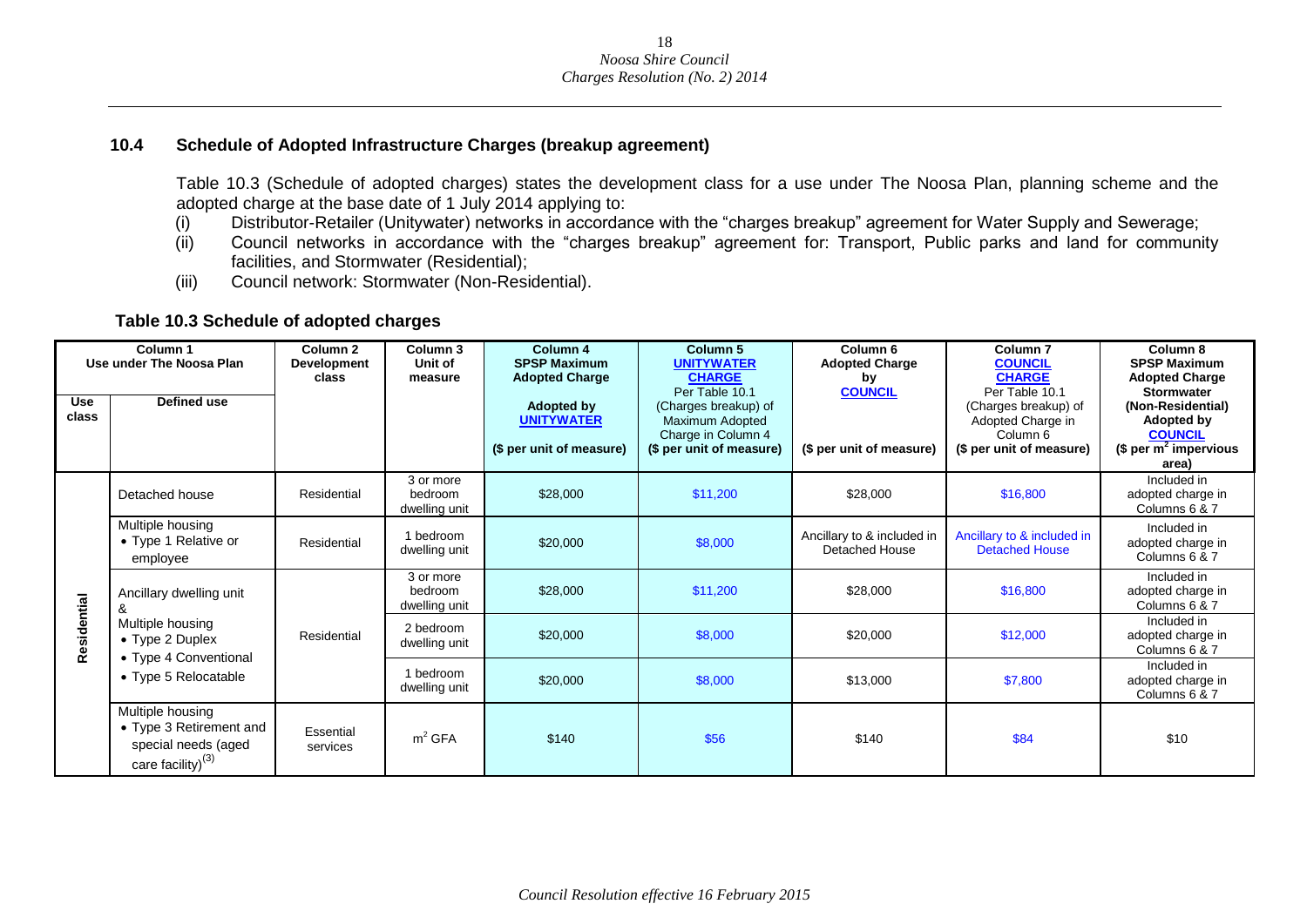| <b>Use</b><br>class | Column 1<br>Use under The Noosa Plan<br>Defined use                                      | Column <sub>2</sub><br>Development<br>class | Column 3<br>Unit of<br>measure                                     | Column 4<br><b>SPSP Maximum</b><br><b>Adopted Charge</b><br><b>Adopted by</b><br><b>UNITYWATER</b> | Column 5<br><b>UNITYWATER</b><br><b>CHARGE</b><br>Per Table 10.1<br>(Charges breakup) of<br><b>Maximum Adopted</b> | Column <sub>6</sub><br><b>Adopted Charge</b><br>by<br><b>COUNCIL</b> | Column <sub>7</sub><br><b>COUNCIL</b><br><b>CHARGE</b><br>Per Table 10.1<br>(Charges breakup) of<br>Adopted Charge in | Column 8<br><b>SPSP Maximum</b><br><b>Adopted Charge</b><br><b>Stormwater</b><br>(Non-Residential)<br><b>Adopted by</b> |
|---------------------|------------------------------------------------------------------------------------------|---------------------------------------------|--------------------------------------------------------------------|----------------------------------------------------------------------------------------------------|--------------------------------------------------------------------------------------------------------------------|----------------------------------------------------------------------|-----------------------------------------------------------------------------------------------------------------------|-------------------------------------------------------------------------------------------------------------------------|
|                     |                                                                                          |                                             |                                                                    | (\$ per unit of measure)                                                                           | Charge in Column 4<br>(\$ per unit of measure)                                                                     | (\$ per unit of measure)                                             | Column 6<br>(\$ per unit of measure)                                                                                  | <b>COUNCIL</b><br>(\$ per $m^2$ impervious<br>area)                                                                     |
|                     | Multiple housing                                                                         |                                             | 3 or more<br>bedroom<br>dwelling unit                              | \$28,000                                                                                           | \$11,200                                                                                                           | \$28,000                                                             | \$16,800                                                                                                              | Included in<br>adopted charge in<br>Columns 6 & 7                                                                       |
|                     | • Type 3 Retirement and<br>special needs                                                 | Long term<br>accommodation                  | 2 bedroom<br>dwelling unit                                         | \$20,000                                                                                           | \$8,000                                                                                                            | \$20,000                                                             | \$12,000                                                                                                              | Included in<br>adopted charge in<br>Columns 6 & 7                                                                       |
| Residential         | (retirement village) <sup>(3)</sup>                                                      |                                             | 1 bedroom<br>dwelling unit                                         | \$20,000                                                                                           | \$8,000                                                                                                            | \$13,000                                                             | \$7,800                                                                                                               | Included in<br>adopted charge in<br>Columns 6 & 7                                                                       |
|                     | Visitor accommodation<br>• Type 1 Home hosted<br>• Type 3 Rural<br>• Type 4 Conventional | Short term<br>accommodation                 | per suite (with<br>1 or 2<br>bedrooms)                             | \$10,000                                                                                           | \$4,000                                                                                                            | \$10,000                                                             | \$6,000                                                                                                               |                                                                                                                         |
|                     |                                                                                          |                                             | per suite (with<br>3 or more<br>bedrooms)                          | \$14,000                                                                                           | \$5,600                                                                                                            | \$14,000                                                             | \$8,400                                                                                                               | Included in<br>adopted charge in<br>Columns 6 & 7                                                                       |
|                     |                                                                                          |                                             | per bedroom<br>(for a bedroom<br>that is<br>not within a<br>suite) | \$10,000                                                                                           | \$4,000                                                                                                            | \$10,000                                                             | \$6,000                                                                                                               |                                                                                                                         |
|                     |                                                                                          |                                             | per 1 or 2<br>tent/caravan<br>sites                                | \$10,000                                                                                           | \$4,000                                                                                                            | \$10 000                                                             | \$6,000                                                                                                               |                                                                                                                         |
|                     | Visitor accommodation                                                                    | Short term                                  | per 3<br>tent/caravan<br>sites                                     | \$14,000                                                                                           | \$5,600                                                                                                            | \$14 000                                                             | \$8,400                                                                                                               | Included in                                                                                                             |
|                     | • Type 2 Caravan park                                                                    | accommodation                               | per 1 or 2<br>bedroom cabin                                        | \$10,000                                                                                           | \$4,000                                                                                                            | \$10 000                                                             | \$6,000                                                                                                               | adopted charge in<br>Columns 6 & 7                                                                                      |
|                     |                                                                                          |                                             | per 3 or more<br>bedroom cabin                                     | \$14,000                                                                                           | \$5,600                                                                                                            | \$14 000                                                             | \$8,400                                                                                                               |                                                                                                                         |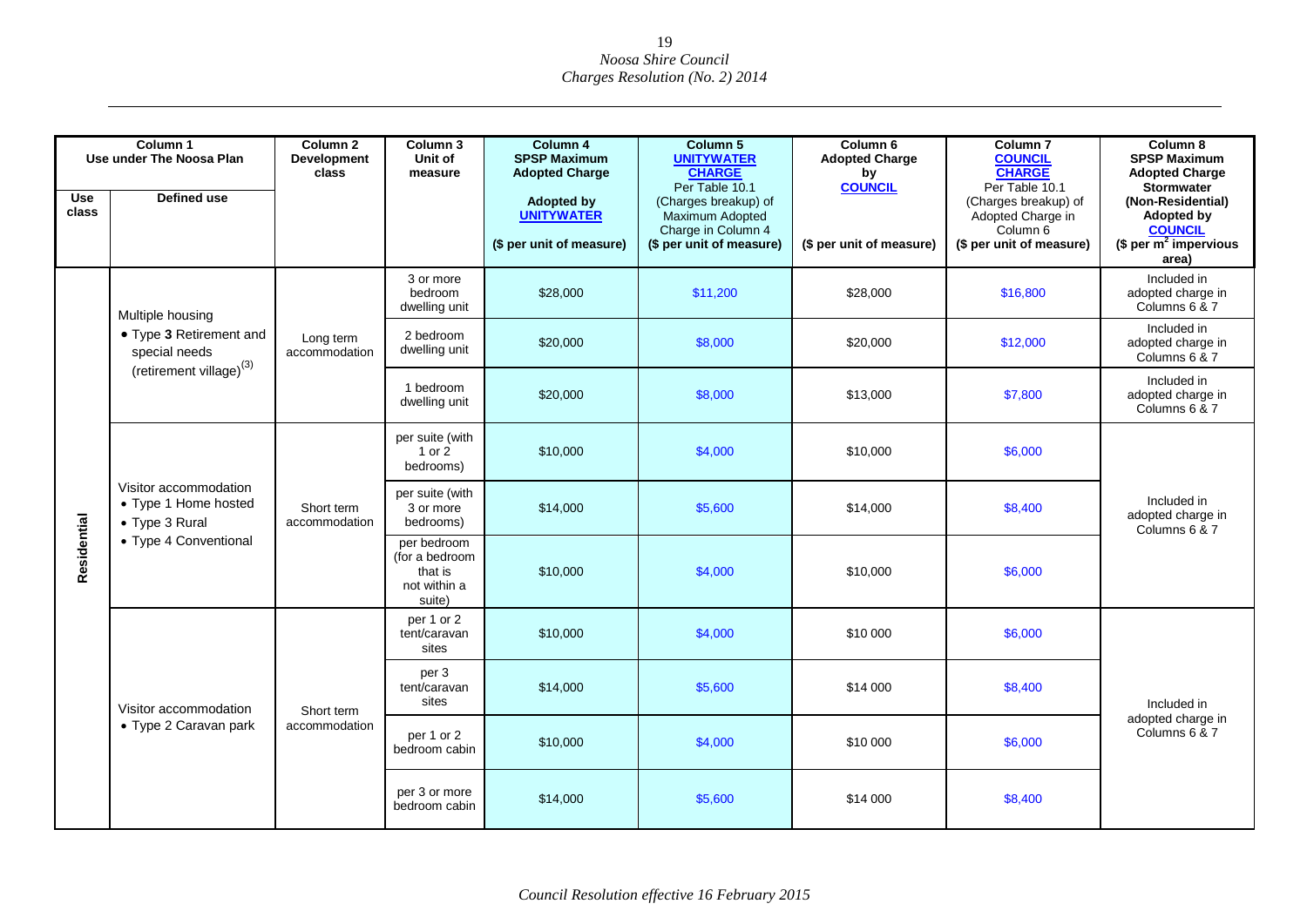|                 | Column 1<br>Use under The Noosa Plan                                  | Column <sub>2</sub><br>Development<br>class | Column 3<br>Unit of<br>measure                   | Column 4<br><b>SPSP Maximum</b><br><b>Adopted Charge</b>           | Column 5<br><b>UNITYWATER</b><br><b>CHARGE</b><br>Per Table 10.1                          | Column 6<br><b>Adopted Charge</b><br>by<br><b>COUNCIL</b> | Column <sub>7</sub><br><b>COUNCIL</b><br><b>CHARGE</b><br>Per Table 10.1          | Column 8<br><b>SPSP Maximum</b><br><b>Adopted Charge</b><br><b>Stormwater</b>          |
|-----------------|-----------------------------------------------------------------------|---------------------------------------------|--------------------------------------------------|--------------------------------------------------------------------|-------------------------------------------------------------------------------------------|-----------------------------------------------------------|-----------------------------------------------------------------------------------|----------------------------------------------------------------------------------------|
| Use<br>class    | <b>Defined use</b>                                                    |                                             |                                                  | <b>Adopted by</b><br><b>UNITYWATER</b><br>(\$ per unit of measure) | (Charges breakup) of<br>Maximum Adopted<br>Charge in Column 4<br>(\$ per unit of measure) | (\$ per unit of measure)                                  | (Charges breakup) of<br>Adopted Charge in<br>Column 6<br>(\$ per unit of measure) | (Non-Residential)<br>Adopted by<br><b>COUNCIL</b><br>(\$ per $m^2$ impervious<br>area) |
|                 | Cultivation<br>• Type 1 Traditional<br>• Type 2 Intensive             | Low impact rural                            | N/A                                              | Nil                                                                | Nil                                                                                       | Nil                                                       | Nil                                                                               | Nil                                                                                    |
| Agricultural    | Animal husbandry<br>• Type 1 Traditional                              | Low impact rural                            | N/A                                              | Nil                                                                | Nil                                                                                       | Nil                                                       | Nil                                                                               | Nil                                                                                    |
|                 | Animal husbandry<br>• Type 2 Intensive                                | High impact<br>rural                        | m <sup>2</sup> GFA                               | \$20                                                               | \$8                                                                                       | \$20                                                      | \$12                                                                              | Nil                                                                                    |
|                 | Forestry<br>• Type 1 Native<br>• Type 2 Plantation                    | Low impact rural                            | N/A                                              | Nil                                                                | <b>Nil</b>                                                                                | Nil                                                       | Nil                                                                               | Nil                                                                                    |
|                 | <b>Commercial business</b><br>• Type 1 Office                         | Commercial<br>(office)                      | m <sup>2</sup> GFA                               | \$140                                                              | \$21                                                                                      | \$140                                                     | \$119                                                                             | \$10                                                                                   |
|                 | <b>Commercial business</b><br>• Type 2 Medical<br>• Type 3 Veterinary | Essential<br>services                       | m <sup>2</sup> GFA                               | \$140                                                              | \$56                                                                                      | \$140                                                     | \$84                                                                              | \$10                                                                                   |
|                 | Entertainment and dining<br>business<br>• Type 1 Food &<br>beverages  | Commercial<br>(retail)                      | m <sup>2</sup> GFA                               | \$180                                                              | \$27                                                                                      | \$180                                                     | \$153                                                                             | \$10                                                                                   |
| <b>Business</b> | Entertainment and dining<br>business<br>• Type 2 Recreation,          | Indoor sport &                              | m <sup>2</sup> GFA<br>(excluding<br>court areas) | \$200                                                              | \$80                                                                                      | \$140                                                     | \$84                                                                              | \$10                                                                                   |
|                 | amusement and<br>fitness $^{(2)}$                                     | recreation facility                         | m <sup>2</sup> GFA<br>(court areas)              | \$20                                                               | \$8                                                                                       | \$20                                                      | \$12                                                                              |                                                                                        |
|                 | Entertainment and dining<br>business<br>• Type 3 Bar                  | Entertainment                               | m <sup>2</sup> GFA                               | \$200                                                              | \$30                                                                                      | \$200                                                     | \$170                                                                             | \$10                                                                                   |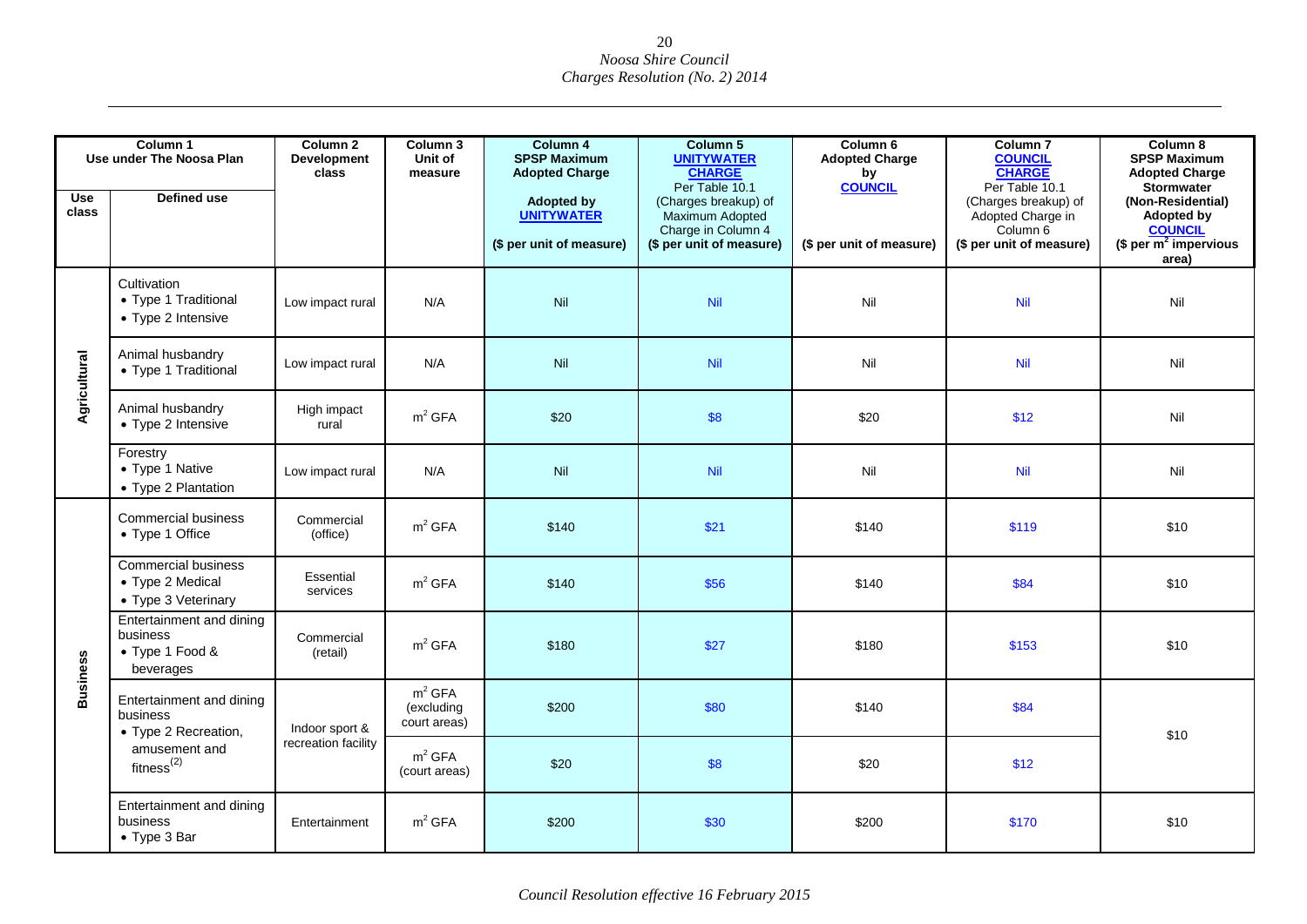|                     | Column 1                                                                                                                 |                                                 |                                |                                                                                                                                | Column 5                                                                                                                                                                                                          | Column 6                                                                  |                                                                                                                                                               | Column 8                                                                                                                                                                  |  |
|---------------------|--------------------------------------------------------------------------------------------------------------------------|-------------------------------------------------|--------------------------------|--------------------------------------------------------------------------------------------------------------------------------|-------------------------------------------------------------------------------------------------------------------------------------------------------------------------------------------------------------------|---------------------------------------------------------------------------|---------------------------------------------------------------------------------------------------------------------------------------------------------------|---------------------------------------------------------------------------------------------------------------------------------------------------------------------------|--|
| <b>Use</b><br>class | Use under The Noosa Plan<br><b>Defined use</b>                                                                           | Column 2<br><b>Development</b><br>class         | Column 3<br>Unit of<br>measure | Column 4<br><b>SPSP Maximum</b><br><b>Adopted Charge</b><br><b>Adopted by</b><br><b>UNITYWATER</b><br>(\$ per unit of measure) | <b>UNITYWATER</b><br><b>CHARGE</b><br>Per Table 10.1<br>(Charges breakup) of<br>Maximum Adopted<br>Charge in Column 4<br>(\$ per unit of measure)                                                                 | <b>Adopted Charge</b><br>by<br><b>COUNCIL</b><br>(\$ per unit of measure) | Column <sub>7</sub><br><b>COUNCIL</b><br><b>CHARGE</b><br>Per Table 10.1<br>(Charges breakup) of<br>Adopted Charge in<br>Column 6<br>(\$ per unit of measure) | <b>SPSP Maximum</b><br><b>Adopted Charge</b><br><b>Stormwater</b><br>(Non-Residential)<br><b>Adopted by</b><br><b>COUNCIL</b><br>\$per m <sup>2</sup> impervious<br>area) |  |
|                     | Home-based business<br>• Type 1 Limited<br>visibility<br>• Type 2 Evident<br>• Type 3 Significant<br>scale               | Minor uses                                      | N/A                            | Nil                                                                                                                            | Nil                                                                                                                                                                                                               | Nil                                                                       | Nil                                                                                                                                                           | Nil                                                                                                                                                                       |  |
| <b>Business</b>     | Industrial business<br>• Type 1 Warehouse<br>• Type 2 Production,<br>alteration, repackaging<br>and repairing            | Industry                                        | m <sup>2</sup> GFA             | \$50                                                                                                                           | \$18                                                                                                                                                                                                              | \$50                                                                      | \$32                                                                                                                                                          | \$10                                                                                                                                                                      |  |
|                     | Industrial business<br>• Type 3 Extractive                                                                               | Special uses                                    | m <sup>2</sup> GFA             |                                                                                                                                | The charge (in columns $4 \& 6$ ) as apportioned (in columns $5 \& 7$ ) for the charge category (in columns $1 \& 2$ )<br>that the local government determines should apply for the use at the time of assessment |                                                                           |                                                                                                                                                               |                                                                                                                                                                           |  |
|                     | <b>Retail business</b><br>• Type 1 Local<br>• Type 2 Shop & salon                                                        | Commercial<br>(retail)                          | m <sup>2</sup> GFA             | \$180                                                                                                                          | \$27                                                                                                                                                                                                              | \$180                                                                     | \$153                                                                                                                                                         | \$10                                                                                                                                                                      |  |
|                     | Retail business<br>• Type 3 Landscape and<br>rural<br>• Type 4 Showroom<br>• Type 6 Hardware<br>Store<br>• Type 7 Garden | Commercial<br>(bulk goods)                      | m <sup>2</sup> GFA             | \$140                                                                                                                          | \$21                                                                                                                                                                                                              | \$140                                                                     | \$119                                                                                                                                                         | \$10                                                                                                                                                                      |  |
|                     | <b>Retail business</b>                                                                                                   | a) Standard<br>Commercial<br>(bulk goods)       | m <sup>2</sup> GFA             | \$140                                                                                                                          | \$21                                                                                                                                                                                                              | \$140                                                                     | \$119                                                                                                                                                         | \$10                                                                                                                                                                      |  |
|                     | • Type 5 Vehicle uses                                                                                                    | b) Service<br>Station<br>Commercial<br>(retail) | m <sup>2</sup> GFA             | \$180                                                                                                                          | \$27                                                                                                                                                                                                              | \$180                                                                     | \$153                                                                                                                                                         | \$10                                                                                                                                                                      |  |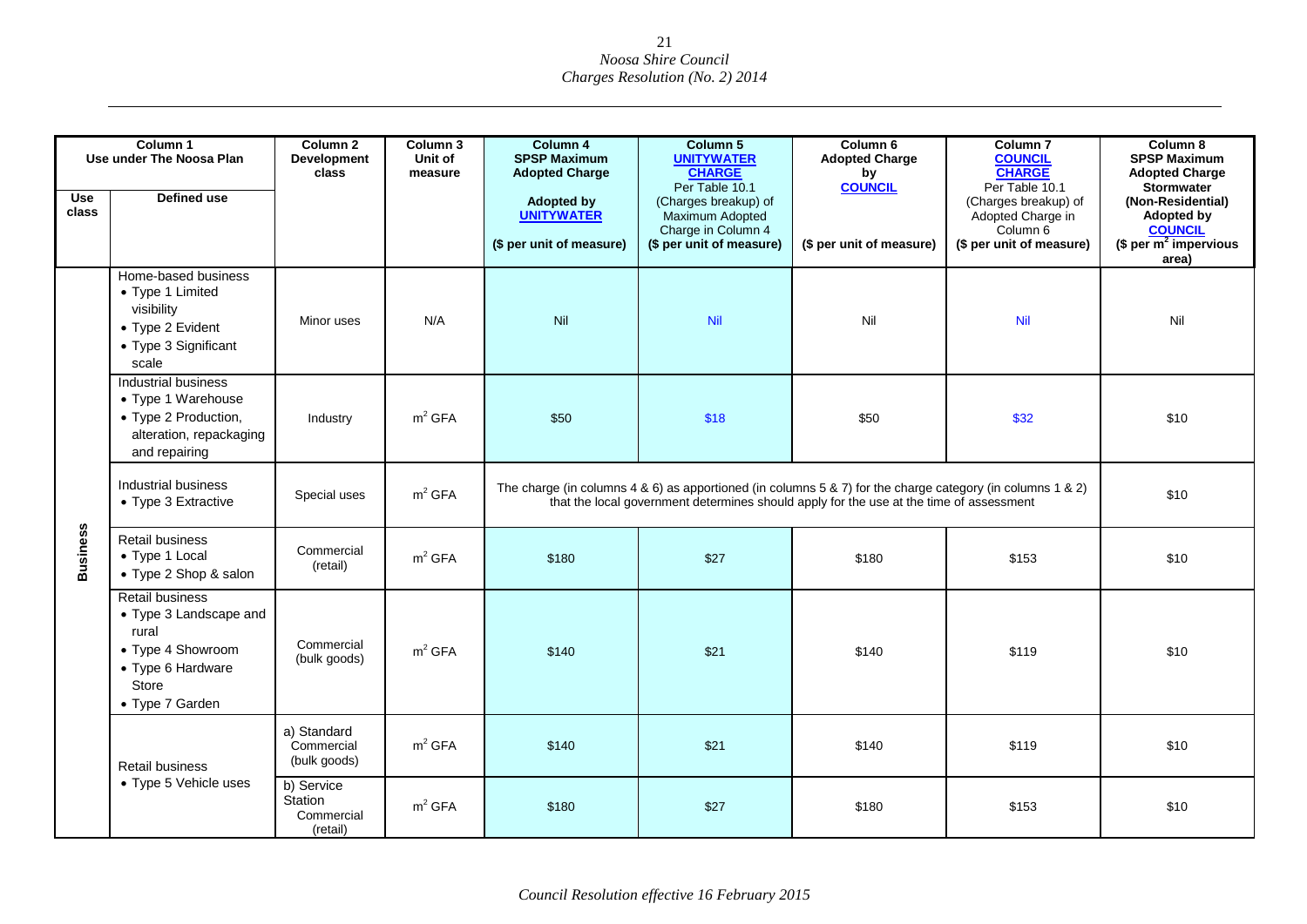|              | Column 1<br>Use under The Noosa Plan                                                                                         | Column <sub>2</sub><br><b>Development</b><br>class | Column 3<br>Unit of<br>measure      | Column 4<br><b>SPSP Maximum</b><br><b>Adopted Charge</b>           | Column 5<br><b>UNITYWATER</b><br><b>CHARGE</b><br>Per Table 10.1                                                                                                                                      | Column 6<br><b>Adopted Charge</b><br>by<br><b>COUNCIL</b> | Column <sub>7</sub><br><b>COUNCIL</b><br><b>CHARGE</b><br>Per Table 10.1          | Column 8<br><b>SPSP Maximum</b><br><b>Adopted Charge</b><br><b>Stormwater</b>                 |  |
|--------------|------------------------------------------------------------------------------------------------------------------------------|----------------------------------------------------|-------------------------------------|--------------------------------------------------------------------|-------------------------------------------------------------------------------------------------------------------------------------------------------------------------------------------------------|-----------------------------------------------------------|-----------------------------------------------------------------------------------|-----------------------------------------------------------------------------------------------|--|
| Use<br>class | Defined use                                                                                                                  |                                                    |                                     | <b>Adopted by</b><br><b>UNITYWATER</b><br>(\$ per unit of measure) | (Charges breakup) of<br>Maximum Adopted<br>Charge in Column 4<br>(\$ per unit of measure)                                                                                                             | (\$ per unit of measure)                                  | (Charges breakup) of<br>Adopted Charge in<br>Column 6<br>(\$ per unit of measure) | (Non-Residential)<br><b>Adopted by</b><br><b>COUNCIL</b><br>$$$ per $m^2$ impervious<br>area) |  |
|              | Education<br>• Type 1 Childcare<br>• Type 2 School<br>• Type 3 Adult<br>• Type 4 Information                                 | Education                                          | m <sup>2</sup> GFA                  | \$140                                                              | \$56                                                                                                                                                                                                  | \$140                                                     | \$84                                                                              | \$10                                                                                          |  |
|              | <b>Emergency service</b><br>• Type 1 Station<br>• Type 2 Shed                                                                | Essential<br>services                              | m <sup>2</sup> GFA                  | \$140                                                              | \$56                                                                                                                                                                                                  | \$140                                                     | \$84                                                                              | \$10                                                                                          |  |
|              | Open space<br>• Type 1 Sport and<br>$r$ ecreation <sup>(2)</sup>                                                             | Special uses                                       | m <sup>2</sup> GFA                  |                                                                    | The charge (in columns 4 & 6) as apportioned (in columns 5 & 7) for the charge category (in columns 1 & 2)<br>that the local government determines should apply for the use at the time of assessment |                                                           |                                                                                   |                                                                                               |  |
|              | Open space                                                                                                                   | Short term<br>accommodation                        | per 1 or 2<br>tent/caravan<br>sites | \$10,000                                                           | \$4,000                                                                                                                                                                                               | \$10 000                                                  | \$6,000                                                                           |                                                                                               |  |
| Community    |                                                                                                                              |                                                    | per 3<br>tent/caravan<br>sites      | \$14,000                                                           | \$5,600                                                                                                                                                                                               | \$14 000                                                  | \$8,400                                                                           | Included in<br>adopted charge in                                                              |  |
|              | • Type 2 Camp ground                                                                                                         |                                                    | per 1 or 2<br>bedroom cabin         | \$10,000                                                           | \$4,000                                                                                                                                                                                               | \$10 000                                                  | \$6,000                                                                           | Columns 5 & 7                                                                                 |  |
|              |                                                                                                                              |                                                    | per 3 or more<br>bedroom cabin      | \$14,000                                                           | \$5,600                                                                                                                                                                                               | \$14 000                                                  | \$8,400                                                                           |                                                                                               |  |
|              | Wellbeing<br>• Type 1 Health<br>(hospital, hospice etc)                                                                      | Essential<br>services                              | m <sup>2</sup> GFA                  | \$140                                                              | \$56                                                                                                                                                                                                  | \$140                                                     | \$84                                                                              | \$10                                                                                          |  |
|              | Wellbeing<br>• Type 2 Social (arts<br>and crafts, community<br>meeting hall CWA etc)<br>• Type 3 Worship<br>• Type 4 Funeral | Assembly                                           | m <sup>2</sup> GFA                  | \$70                                                               | \$28                                                                                                                                                                                                  | \$70                                                      | \$42                                                                              | \$10                                                                                          |  |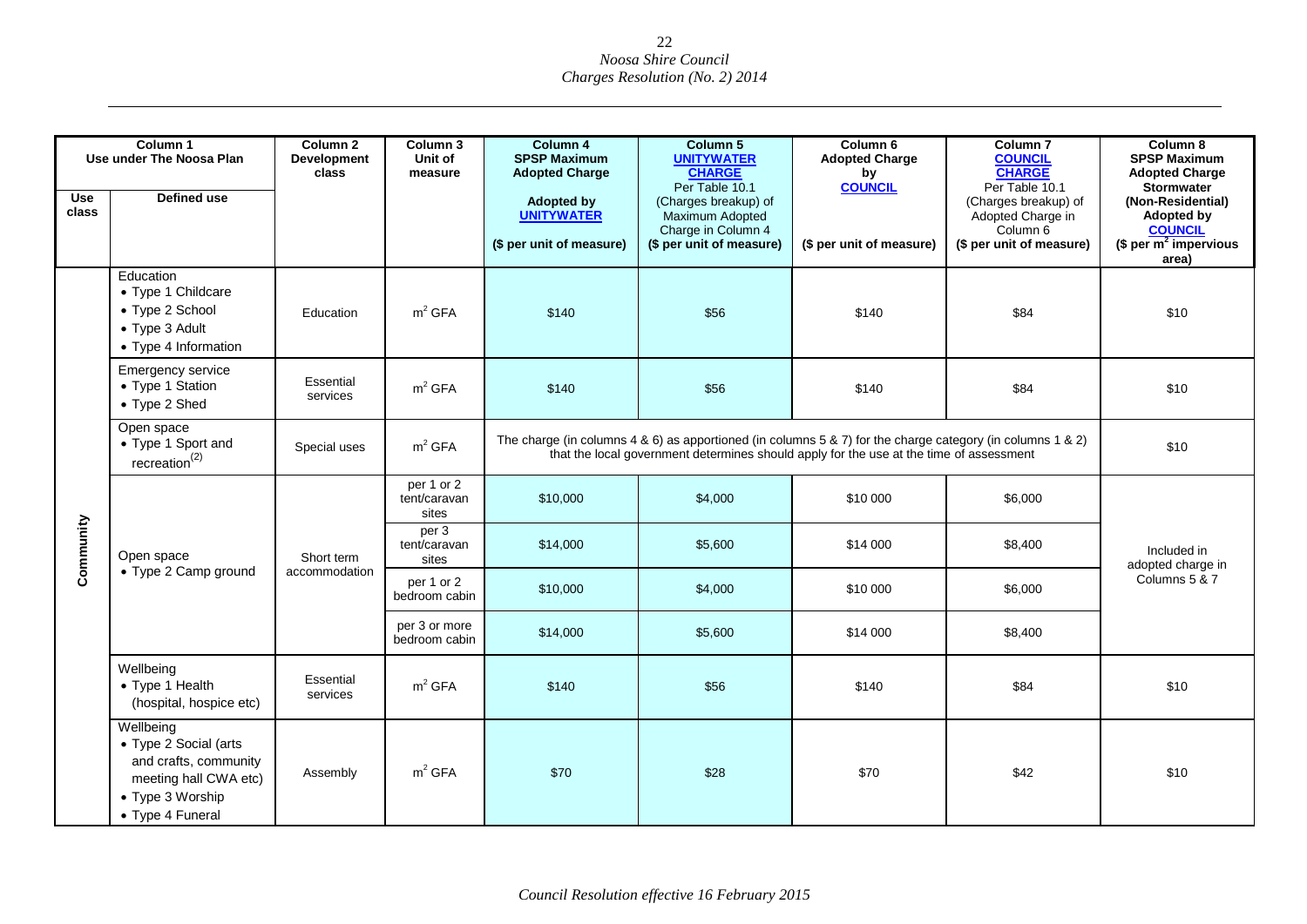| <b>Use</b><br>class | Column 1<br>Use under The Noosa Plan<br><b>Defined use</b>                                 | Column <sub>2</sub><br>Development<br>class | Column 3<br>Unit of<br>measure | Column 4<br><b>SPSP Maximum</b><br><b>Adopted Charge</b><br><b>Adopted by</b><br><b>UNITYWATER</b><br>(\$ per unit of measure) | Column <sub>5</sub><br><b>UNITYWATER</b><br><b>CHARGE</b><br>Per Table 10.1<br>(Charges breakup) of<br>Maximum Adopted<br>Charge in Column 4<br>(\$ per unit of measure)                                          | Column <sub>6</sub><br><b>Adopted Charge</b><br>by<br><b>COUNCIL</b><br>(\$ per unit of measure) | Column <sub>7</sub><br><b>COUNCIL</b><br><b>CHARGE</b><br>Per Table 10.1<br>(Charges breakup) of<br>Adopted Charge in<br>Column <sub>6</sub><br>(\$ per unit of measure) | Column 8<br><b>SPSP Maximum</b><br><b>Adopted Charge</b><br><b>Stormwater</b><br>(Non-Residential)<br>Adopted by<br><b>COUNCIL</b><br>(\$ per $m^2$ impervious<br>area) |  |
|---------------------|--------------------------------------------------------------------------------------------|---------------------------------------------|--------------------------------|--------------------------------------------------------------------------------------------------------------------------------|-------------------------------------------------------------------------------------------------------------------------------------------------------------------------------------------------------------------|--------------------------------------------------------------------------------------------------|--------------------------------------------------------------------------------------------------------------------------------------------------------------------------|-------------------------------------------------------------------------------------------------------------------------------------------------------------------------|--|
|                     | Service & utility<br>• Type 1 Depot                                                        | Industry                                    | m <sup>2</sup> GFA             | \$50                                                                                                                           | \$18                                                                                                                                                                                                              | \$50                                                                                             | \$32                                                                                                                                                                     | \$10                                                                                                                                                                    |  |
|                     | Service & utility<br>• Type 2 Installation<br>• Type 4 Treatment,<br>recycling & disposal; | Special uses                                | m <sup>2</sup> GFA             |                                                                                                                                | The charge (in columns $4 \& 6$ ) as apportioned (in columns $5 \& 7$ ) for the charge category (in columns $1 \& 2$ )<br>that the local government determines should apply for the use at the time of assessment |                                                                                                  |                                                                                                                                                                          |                                                                                                                                                                         |  |
| Infrastructure      | Service & utility<br>• Type 3 Tower                                                        | Minor uses                                  | N/A                            | Nil                                                                                                                            | Nil                                                                                                                                                                                                               | Nil                                                                                              | Nil                                                                                                                                                                      | Nil                                                                                                                                                                     |  |
|                     | Transport<br>• Type 1 Passenger<br>terminal<br>• Type 2 Carpark<br>• Type 4 Aeronautical   | Special uses                                | m <sup>2</sup> GFA             |                                                                                                                                | The charge (in columns 4 & 6) as apportioned (in columns 5 & 7) for the charge category (in columns 1 & 2)<br>that the local government determines should apply for the use at the time of assessment             |                                                                                                  |                                                                                                                                                                          |                                                                                                                                                                         |  |
|                     | Transport<br>$\bullet$ Type 3 Depot                                                        | Industry                                    | $m2$ GFA                       | \$50                                                                                                                           | \$18                                                                                                                                                                                                              | \$50                                                                                             | \$32                                                                                                                                                                     | \$10                                                                                                                                                                    |  |

#### **Note:**

(1) Where a Water Supply and/or Sewerage network service is not provided, the Distributor-Retailer apportioned charge is reduced and applied according to Table 10.2 Allocation of Infrastructure charge to trunk infrastructure networks.

(2) Sport and recreation uses are exempt from "Public Parks and Land for Community Facilities" network allocation of the Council apportioned charge.

(3) For Retirement and residential care developments, the net charge payable for "Transport" and "Public Parks and Land for Community Facilities" networks is reduced to 70% of the standard Council calculated charge allocated to those networks.

(4) Development that is for provision of "trunk" infrastructure is exempt from and not subject to payment of infrastructure charges.

(5) Table 10.3 charges are specified at the base date of 1 July 2014 and are subject to indexation in accordance with clause 9.5 Automatic increase provision of levied charge.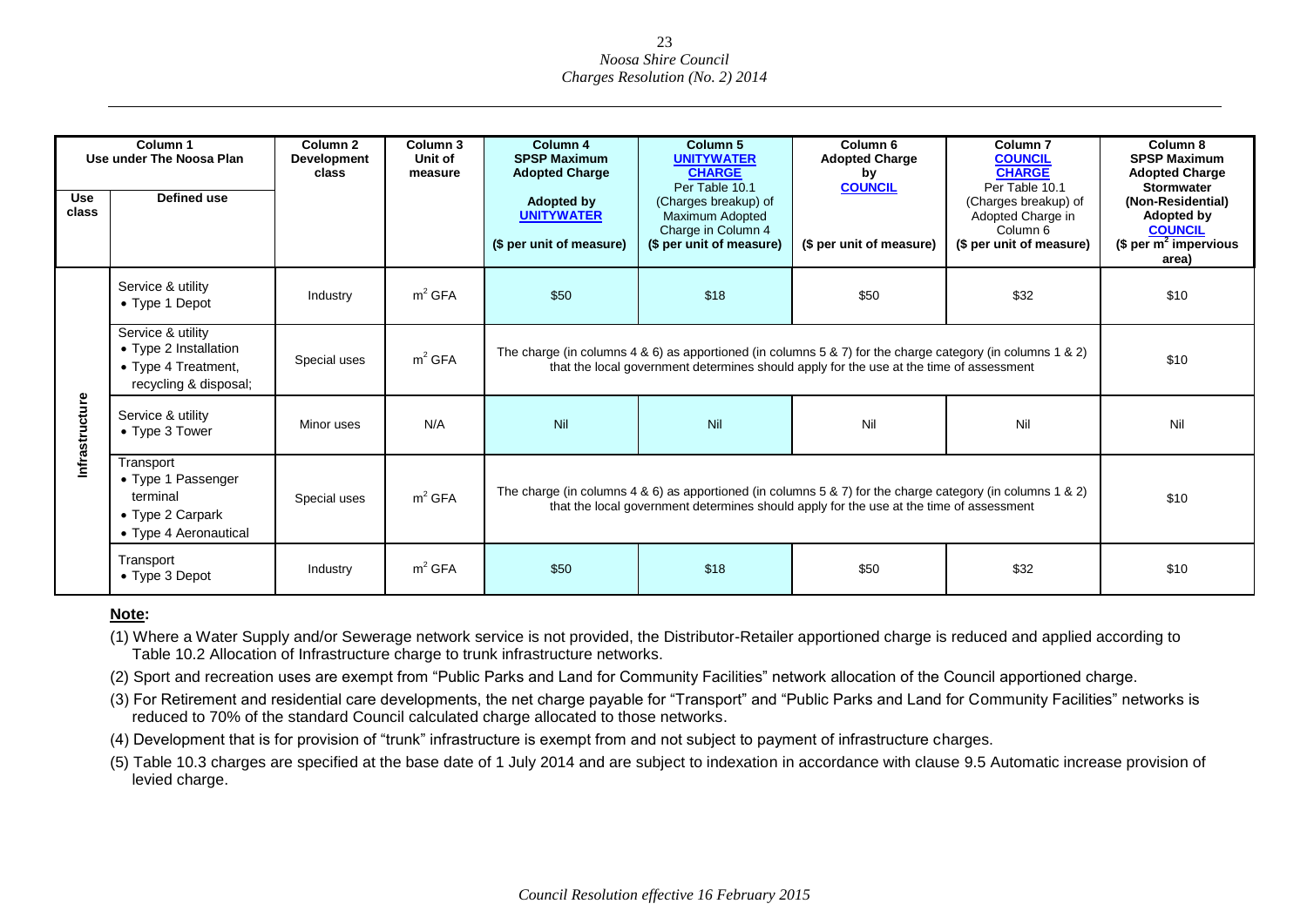## <span id="page-23-0"></span>**Part 4 Offset and refund for Council trunk infrastructure**

### <span id="page-23-1"></span>**11. Infrastructure offset**

#### <span id="page-23-2"></span>**11.1 Purpose**

Section 11 states the Council's policy for calculating the establishment cost for an infrastructure offset for provision of trunk infrastructure.

#### <span id="page-23-3"></span>**11.2 Application of section**

Section 11 applies where for a development, the Council has for a trunk infrastructure network:

- (a) requires trunk infrastructure to be provided under a necessary infrastructure condition of a development approval, that services or is planned to service premises other than the subject premises; and;
- (b) a levied infrastructure charge applies to the development.

#### <span id="page-23-4"></span>**11.3 Establishment cost for an infrastructure offset**

The establishment cost for determining offsets for provision of trunk infrastructure required in a necessary infrastructure condition shall be the establishment cost identified in the LGIP or Netserv Plan and indexed to the reference date of the issued infrastructure charges notice.

#### <span id="page-23-5"></span>**11.4 Recalculation of establishment cost for an infrastructure offset**

- (1) Where a notice is given by an applicant under s. 657 of SPA requesting a recalculation of the establishment cost for the trunk infrastructure that is works, the recalculated amount shall be the pre-market estimate of the work as follows: The pre-market estimate of work for the trunk infrastructure contribution is the estimate expressed in dollars of the design and construction of the work:
	- (a) including the following:
		- (i) the cost of planning and designing the work;
		- (ii) the cost of survey and site investigation for the work;
		- (iii) a cost under a construction contract for the work;
		- (iv) a portable long service leave payment for a construction contract;
		- (v) an insurance premium for the work;
		- (vi) a Council inspection fee for the commencement and end of the maintenance period for the work;
		- (vii) the cost of an approval for the work;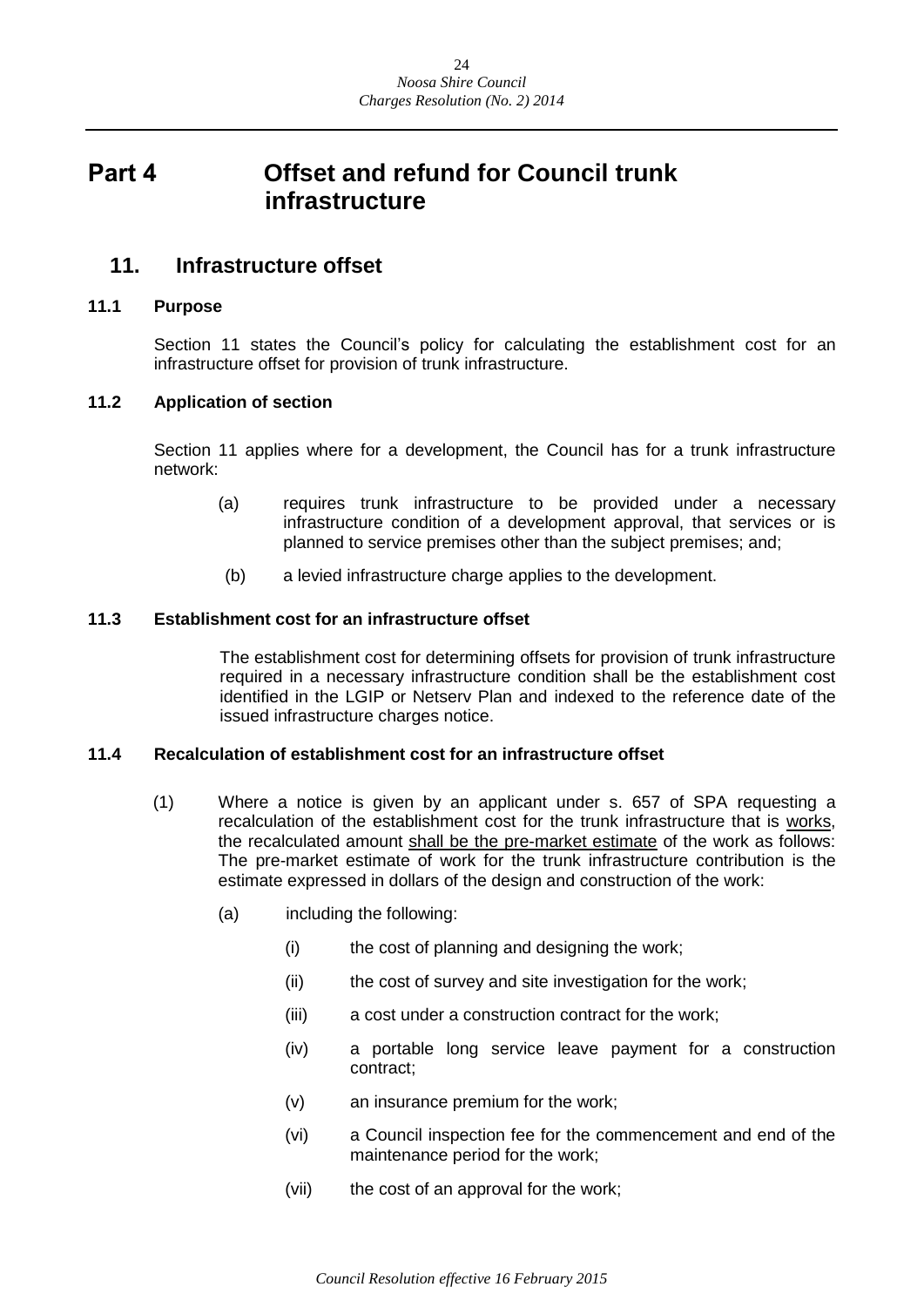- (b) excluding the following:
	- (i) a cost of carrying out temporary infrastructure;
	- (ii) a cost of carrying out other infrastructure which is not part of the trunk infrastructure contribution;
	- (iii) a cost of the decommissioning, removal and rehabilitation of infrastructure identified in paragraphs (i) and (ii);
	- (iv) a part of the trunk infrastructure contribution provided by the Council or a person other than the person seeking the infrastructure offset;
	- (v) a cost to the extent that GST is payable and an input tax credit can be claimed for the work.
- (c) The applicant:
	- (i) must undertake a tender process in accordance with the Council's Procurement Policy for any work contribution which is eligible for an Infrastructure Offset under this document;
	- (ii) must give the Council a Notice which states the claimant's calculation of the pre-market estimate, which will include, as applicable;
		- A. a copy of the tender advertisement;
		- B. a copy of each tender received;
		- C. the claimant's preferred tenderer;
		- D. the claimant's reason for the preferred tenderer;
		- E. a copy of the proposed Work Contract issued by the claimant's preferred tenderer;
		- F. detailed plans and specifications showing the extent of the Work Contribution eligible for an Infrastructure Offset;
		- G. the claimant's calculation of the cost providing a Works Contribution to which an Infrastructure Offset applies;
		- H. the total of the claimant's calculation of the Pre-Market Estimate.
	- (iii) If the Council agrees with the applicant's Pre-Market Estimate, it becomes the establishment cost of the infrastructure.
- (d) If the Council does not agree with the applicant's Pre-Market Estimate, the Council will provide its own alternative Pre-Market Estimate to the applicant. If the applicant agrees with the Council's alternative Pre-Market Estimate, it becomes the establishment cost of the infrastructure.
- (e) If agreement cannot be reached on the Pre-Market Estimate, an independent assessor is to be appointed by agreement between the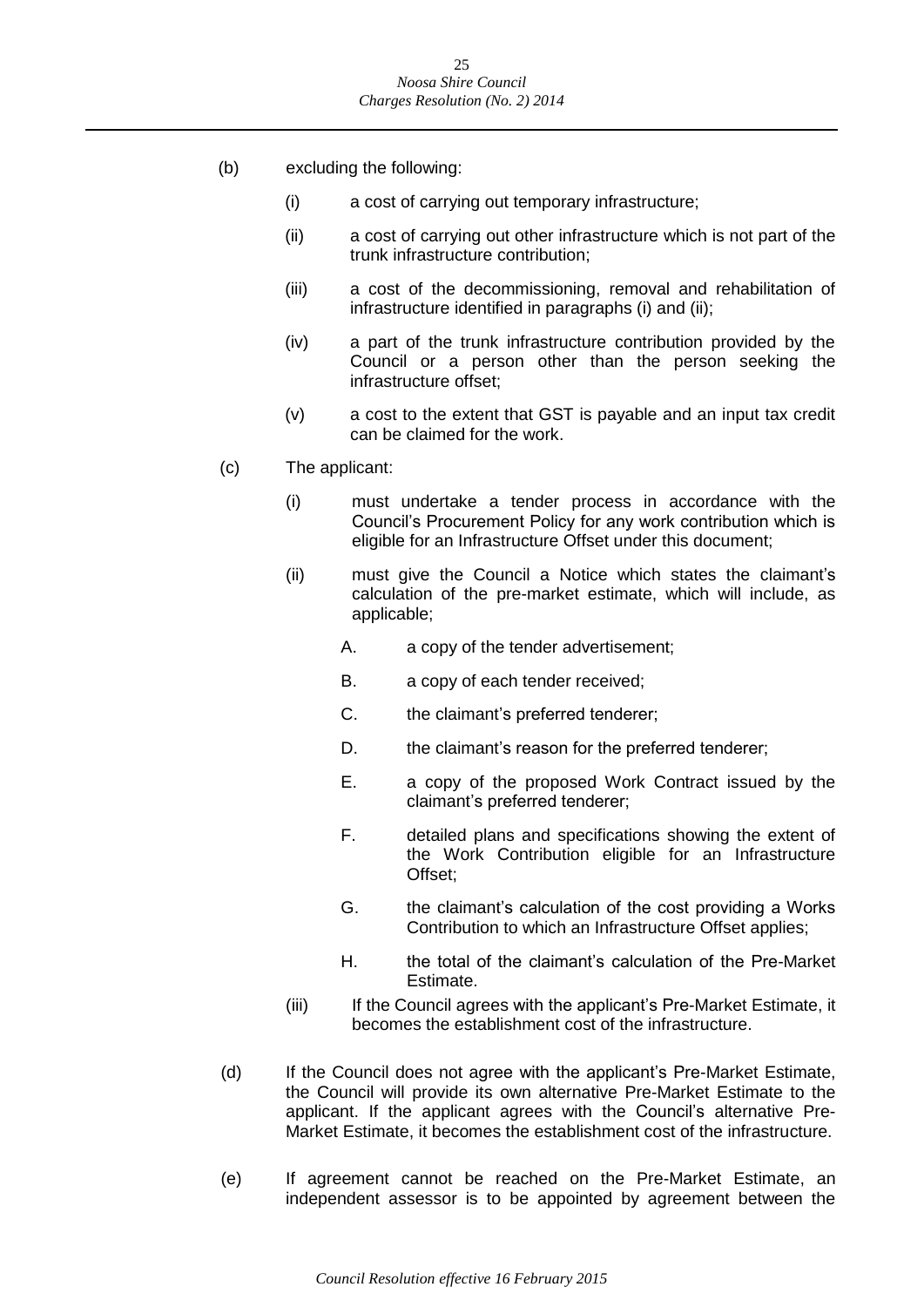Council and the applicant to determine the estimate. The cost of this independent assessment is to be equally shared between the local authority and the applicant and the amended cost estimate determined by the independent assessor becomes the establishment cost of the infrastructure.

However, if the Council and the applicant cannot reach agreement on the appointment of an independent assessor, the establishment cost of the infrastructure is determined by calculating the average of the previous two cost estimates prepared on behalf of the applicant and the Council respectively.

- (2) Where a notice is given by an applicant under s. 657 of SPA requesting a recalculation of the establishment cost for the trunk infrastructure that is land, the recalculated amount shall be the value estimated for the land based on the preapproved and pre-developed state of the land as follows:
	- a) The applicant, at their own cost, must provide to the Council a valuation of the specified land undertaken by a certified practicing valuer. If the Council accepts the valuation, the valuation is the establishment cost of the infrastructure.
	- (b) If the Council does not agree with the applicant's valuation, the Council will provide its own alternative valuation to the applicant. If the applicant agrees with the Council's alternative Pre-Market Estimate, it becomes the establishment cost of the infrastructure.
	- (c) If agreement cannot be reached on the valuation, an independent assessor is to be appointed by agreement between the Council and the applicant to determine the estimate. The cost of this independent assessment is to be equally shared between the local authority and the applicant and the amended valuation estimate determined by the independent assessor becomes the establishment cost of the infrastructure.

However, if the Council and the applicant cannot reach agreement on the appointment of an independent assessor, the establishment cost of the infrastructure is determined by calculating the average of the previous two valuation estimates prepared on behalf of the applicant and the Council respectively.

## <span id="page-25-0"></span>**12. Refund of an unused infrastructure offset**

#### <span id="page-25-1"></span>**12.1 Purpose**

Section 12 states the Council's policy for a refund of an unused infrastructure offset for provision of trunk infrastructure.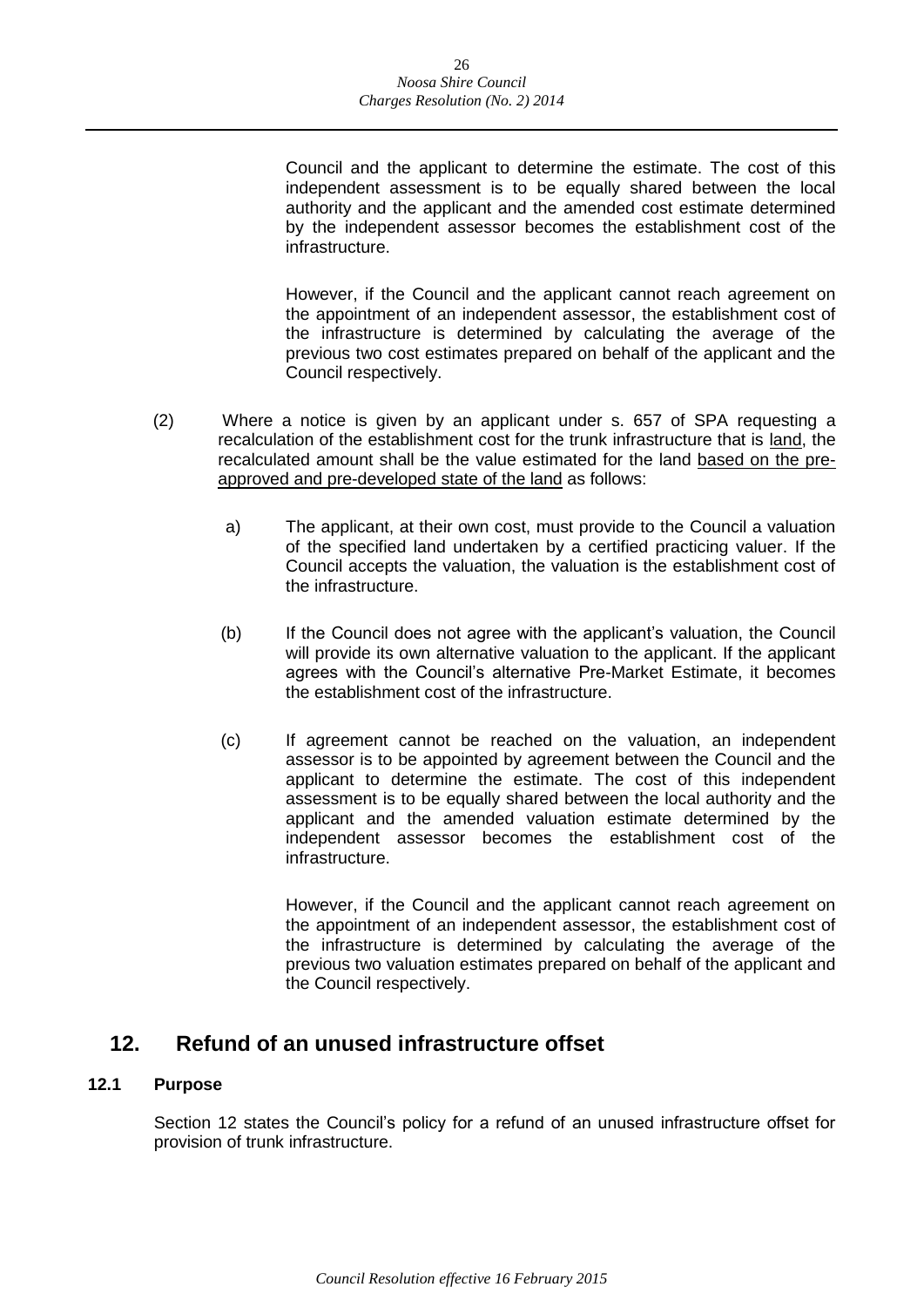#### <span id="page-26-0"></span>**12.2 Application of section**

Section 12 applies where:

- (a) the development to which the trunk infrastructure relates has been lawfully completed;
- (b) the trunk infrastructure is planned under this document to service the development of other premises and has been completed and handed over to Council;
- (c) the amount of the value of an infrastructure offset has not been fully offset against a levied infrastructure charge to which the trunk infrastructure relates.

#### <span id="page-26-1"></span>**12.3 Payment of a refund**

- (1) A refund will be paid by Council (as applicable) to the applicant in accordance with the following:
	- (a) the refund will not exceed the value of the unused infrastructure offset and is not subject to indexation;
	- (b) The amounts and timing of refund payments will be made as follows:
		- (i) for refund amounts up to \$150,000, the payment will occur in the December quarter in the financial year following completion of the works and handover of the trunk infrastructure to Council; and
		- (ii) for remaining refund balance amounts over \$150,000 up to \$500,000 the payment will occur in the December quarter in the second financial year following completion of the works and handover of the trunk infrastructure to Council; and
		- (iii) for any remaining refund balance amounts over \$500,000, the payment will occur in the December quarter in the third financial year following completion of the works and handover of the trunk infrastructure to Council.

#### <span id="page-26-2"></span>**13. CONVERSION APPLICATIONS**

#### <span id="page-26-3"></span>**13.1 Purpose**

Section 13 states the Council's criteria for consideration and assessment of applications to convert non-trunk infrastructure to trunk infrastructure.

#### <span id="page-26-4"></span>**13.2 Application of section**

- (1) This section applies if:
	- (a) a condition of a development approval requires non-trunk infrastructure to be provided; and
	- (b) the construction of the non-trunk infrastructure has not started.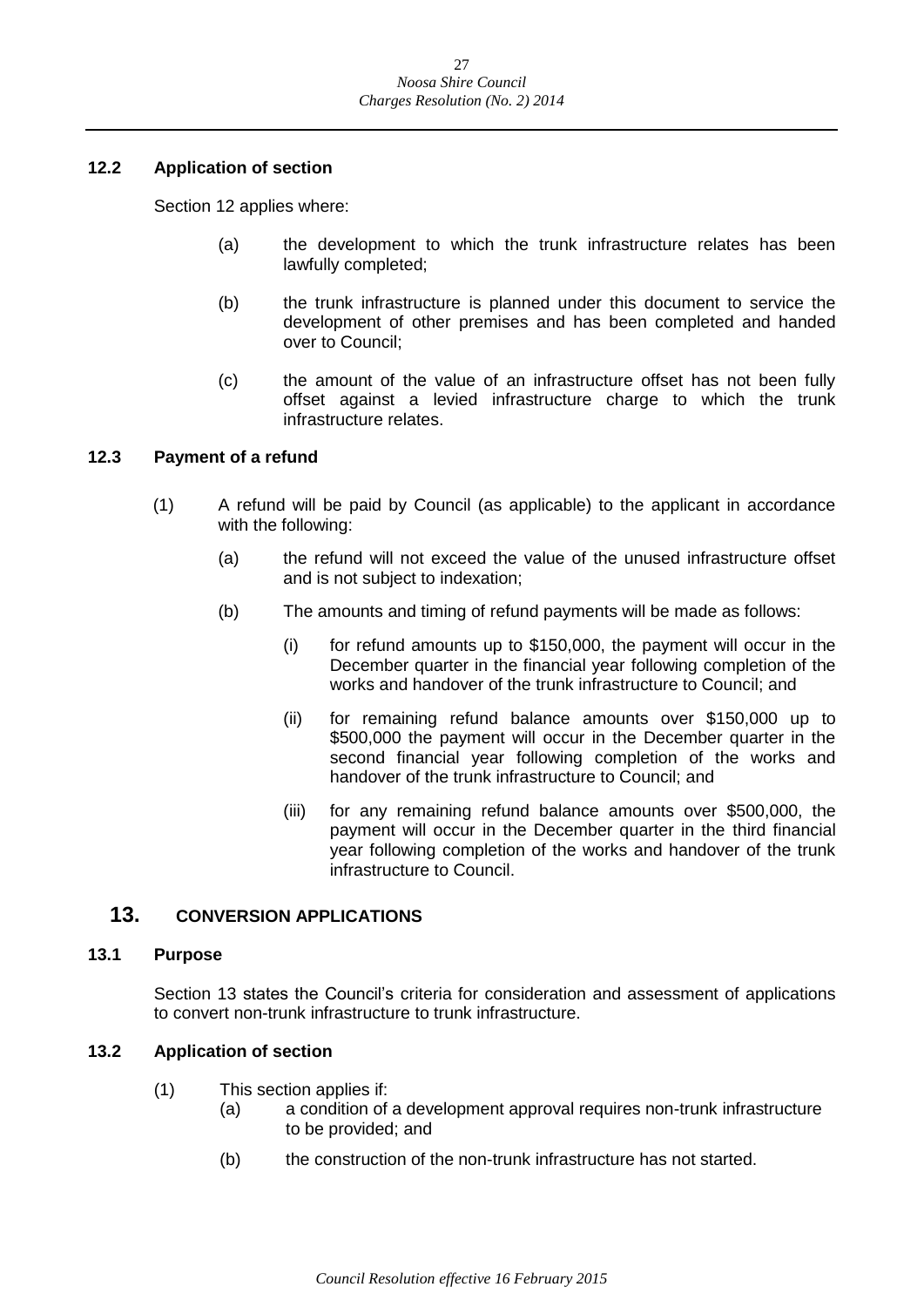#### <span id="page-27-0"></span>**13.3 Conversion application process**

- (1) An applicant may apply to the local government to convert non-trunk infrastructure to trunk infrastructure.
- (2) The application must be made in writing using the prescribed form (the conversion application).
- (3) The local government must, within the required period (see section 660 (6) of SPA), decide the conversion application having regard to the criteria for deciding the application stated in section 13.6.
- (4) At any time before deciding the conversion application, the local government may give a notice to the applicant requiring the applicant to give information that the local government reasonably needs to make the decision (see section 660(4) of the SPA for notice requirements).

#### <span id="page-27-1"></span>**13.4 Notice of decision**

- (1) As soon as practicable after deciding the conversion application, the local government must give the applicant notice of the decision.
- (2) If the decision is not to convert non-trunk infrastructure to trunk infrastructure, the notice must be an information notice about the decision.
- (3) If the decision is to convert non-trunk infrastructure to trunk infrastructure, the written notice must state:
	- (a) that the infrastructure is trunk infrastructure
	- (b) if the infrastructure will be conditioned as a necessary infrastructure condition
	- (c) if an offset or refund applies
	- (d) if an offset or refund applies, the details of that offset or refund.

#### <span id="page-27-2"></span>**13.5 Effect of conversion application decision**

- (1) If the local government has decided to convert non-trunk infrastructure to trunk infrastructure, it may amend the development approval by imposing a necessary infrastructure condition for the trunk infrastructure.
- (2) If a necessary infrastructure condition is imposed, the local government must give either an infrastructure charges notice or an amended infrastructure charges notice including details of the offset or refund.

#### <span id="page-27-3"></span>**13.6 Criteria for deciding a conversion application**

- (1) Each of the following criteria must be met for non-trunk infrastructure to be converted to trunk infrastructure :
	- (a) the infrastructure services development that is-
		- (i) consistent with the assumptions about the type, scale, location or timing of future development stated in the LGIP; and
		- (ii) for premises completely inside the PIA.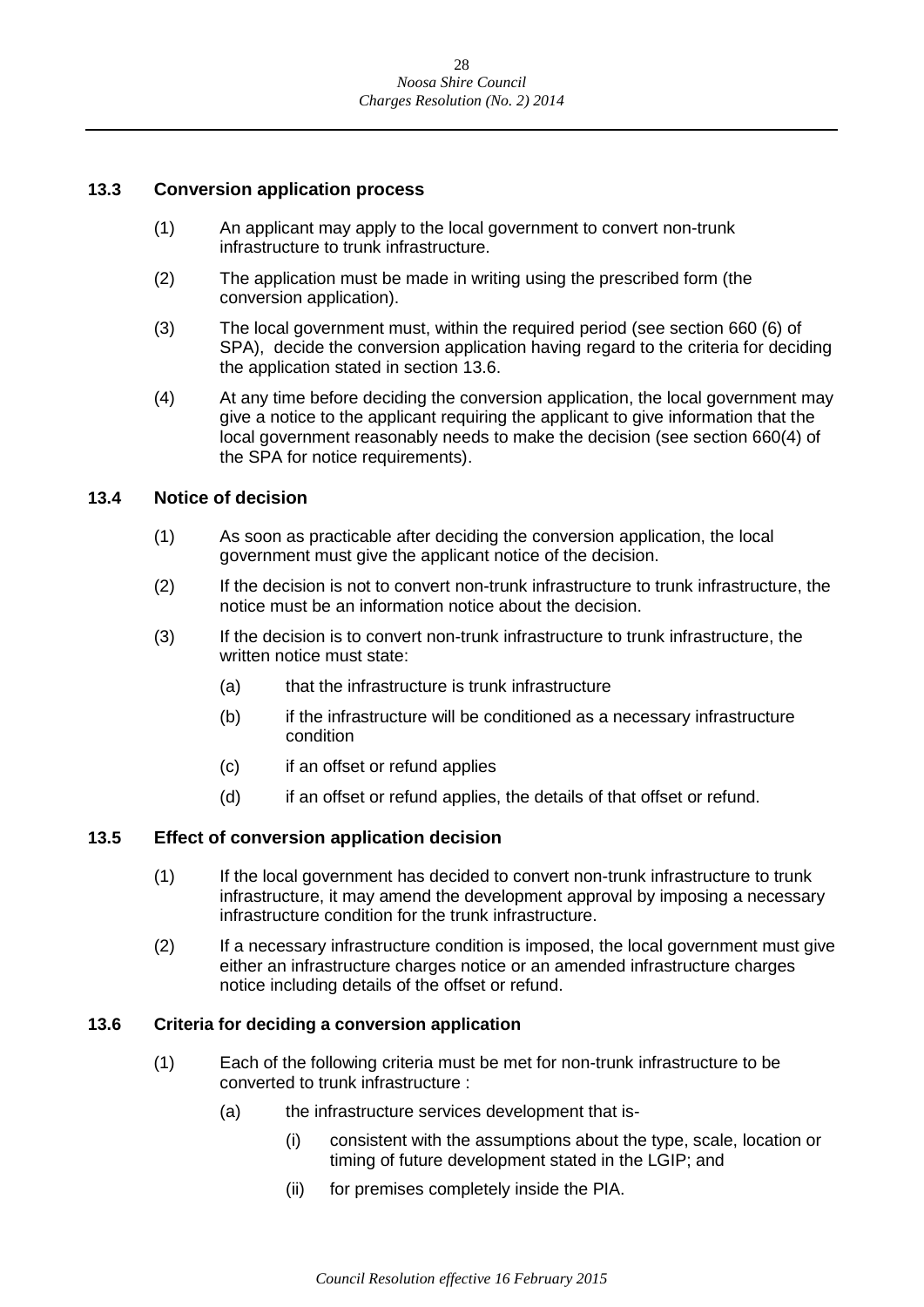- (b) construction of the infrastructure has not yet started
- (c) the infrastructure is inconsistent with the requirements for non-trunk infrastructure stated in section 665 of the SPA
- (d) the infrastructure is owned or will be owned by the local government
- (e) the infrastructure is not temporary infrastructure
- (f) the infrastructure will be used by other development
- (g) the type, capacity and function of the infrastructure is:
	- (i) consistent with the trunk infrastructure identified in the local government's LGIP *and the examples of trunk infrastructure identified for a network in Table 13.1*
	- (ii) *inconsistent with the examples of non-trunk infrastructure identified for a network in Table 13.1*
- (h) the type, size and location of the infrastructure is the most cost effective option for servicing multiple developments in the area.
- (i) the infrastructure could have been planned by the local government without knowing the detailed layout of lot reconfigurations or the design details for material change of use applications in the area. That is, the infrastructure could have been planned during preparation of the LGIP using only the planned density assumptions stated in the LGIP.
- (2) The **most cost effective option** for trunk infrastructure provision means the least cost option based upon the life cycle cost of the infrastructure required to service future urban development in the area at the desired standard of service.

#### **Table 13.1 – Examples of trunk infrastructure and non-trunk infrastructure for Council's networks**

| Infrastructure network | <b>Examples of trunk infrastructure</b>                                                                                   | <b>Examples of non-trunk infrastructure</b>                                                                          |  |  |  |
|------------------------|---------------------------------------------------------------------------------------------------------------------------|----------------------------------------------------------------------------------------------------------------------|--|--|--|
|                        |                                                                                                                           |                                                                                                                      |  |  |  |
| <b>Stormwater</b>      | Land and/or works for:                                                                                                    | Land and/or works for:                                                                                               |  |  |  |
|                        | the following stormwater infrastructure<br>items which service a minimum of 300<br>residential lots or equivalent demand: | Privately<br>owned<br>stormwater<br>$\bullet$<br>infrastructure (e.g. dams, retention<br>basins on private property) |  |  |  |
|                        | <b>Bio-retention swale</b><br>$\Omega$<br>Channel<br>$\circ$<br>Culvert<br>$\circ$                                        | bulk<br>stormwater<br>infrastructure<br>$\bullet$                                                                    |  |  |  |
|                        |                                                                                                                           | owned by state or state entity                                                                                       |  |  |  |
|                        |                                                                                                                           | following<br>the<br>stormwater<br>$\bullet$                                                                          |  |  |  |
|                        | Pipe<br>$\circ$                                                                                                           | infrastructure items which service<br>less than 300 residential lots or                                              |  |  |  |
|                        | Revegetation<br>$\circ$                                                                                                   | equivalent demand:                                                                                                   |  |  |  |
|                        | Stormwater quality devices<br>O                                                                                           | Bio-retention swale<br>$\Omega$                                                                                      |  |  |  |
|                        | Retention basin / wetland<br>$\Omega$                                                                                     | Channel<br>O                                                                                                         |  |  |  |
|                        | Detention basin<br>$\Omega$                                                                                               | Culvert<br>$\Omega$                                                                                                  |  |  |  |
|                        |                                                                                                                           | Pipe<br>$\circ$                                                                                                      |  |  |  |
|                        |                                                                                                                           | Revegetation<br>$\circ$                                                                                              |  |  |  |
|                        |                                                                                                                           | Stormwater quality devices<br>$\circ$                                                                                |  |  |  |
|                        |                                                                                                                           | Retention basin / wetland<br>$\Omega$                                                                                |  |  |  |
|                        |                                                                                                                           | Detention basin<br>$\Omega$                                                                                          |  |  |  |